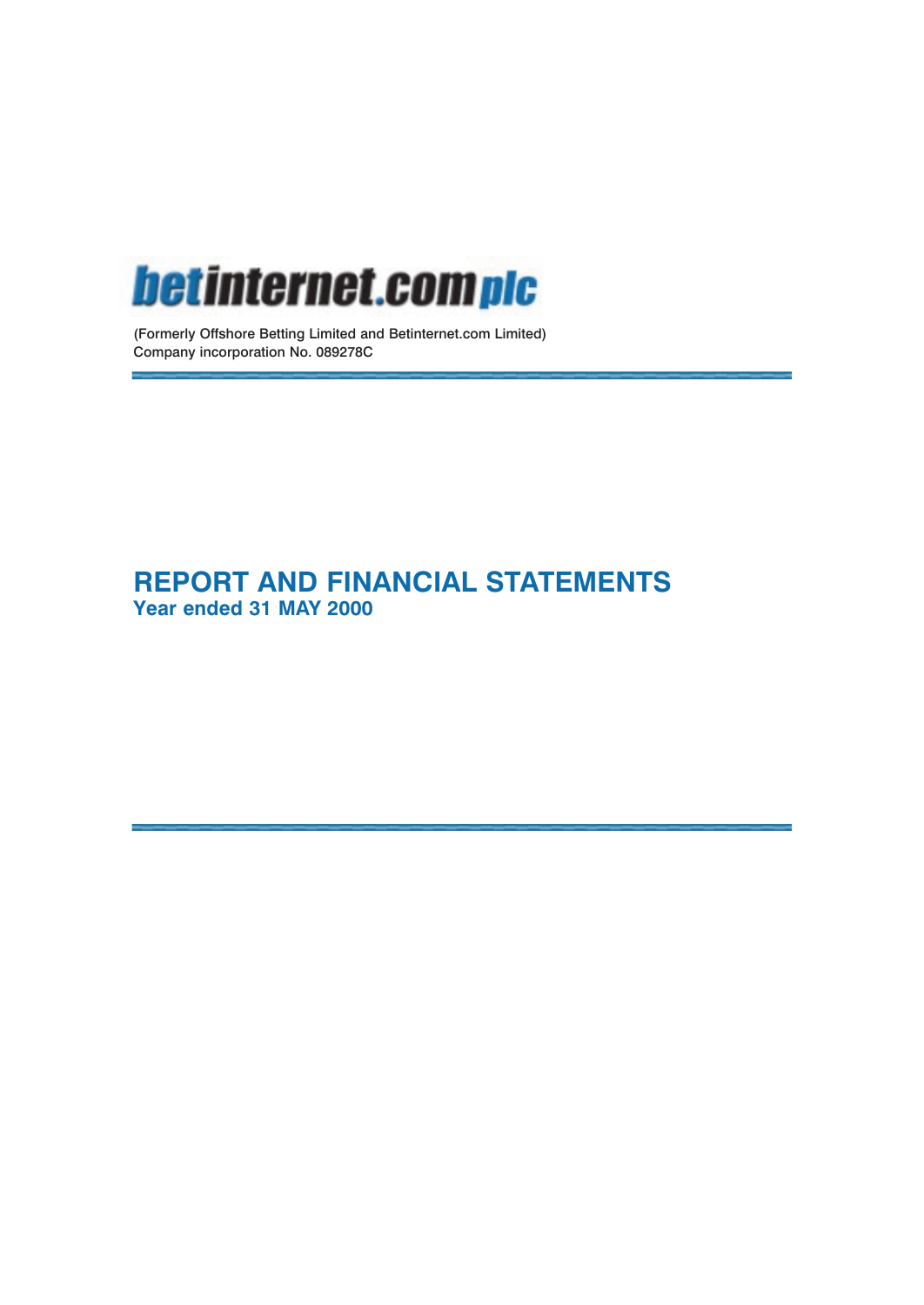Annual Report & Accounts

### **REPORT AND FINANCIAL STATEMENTS 2000**

| Contents                                 | Page             |
|------------------------------------------|------------------|
| Officers and professional advisers       | $\mathbf{1}$     |
| Directors' profiles                      | $\overline{c}$   |
| Chairman's statement                     | 3                |
| Directors' report                        | $\overline{4}$   |
| Corporate governance                     | $\overline{7}$   |
| Statement of directors' responsibilities | $\,8\,$          |
| Auditors' report                         | $\boldsymbol{9}$ |
| Consolidated profit and loss account     | 10               |
| Consolidated balance sheet               | 11               |
| Parent company balance sheet             | 12               |
| Consolidated cash flow statement         | 13               |
| Notes to the accounts                    | 14               |
| Notice of annual general meeting         | 25               |

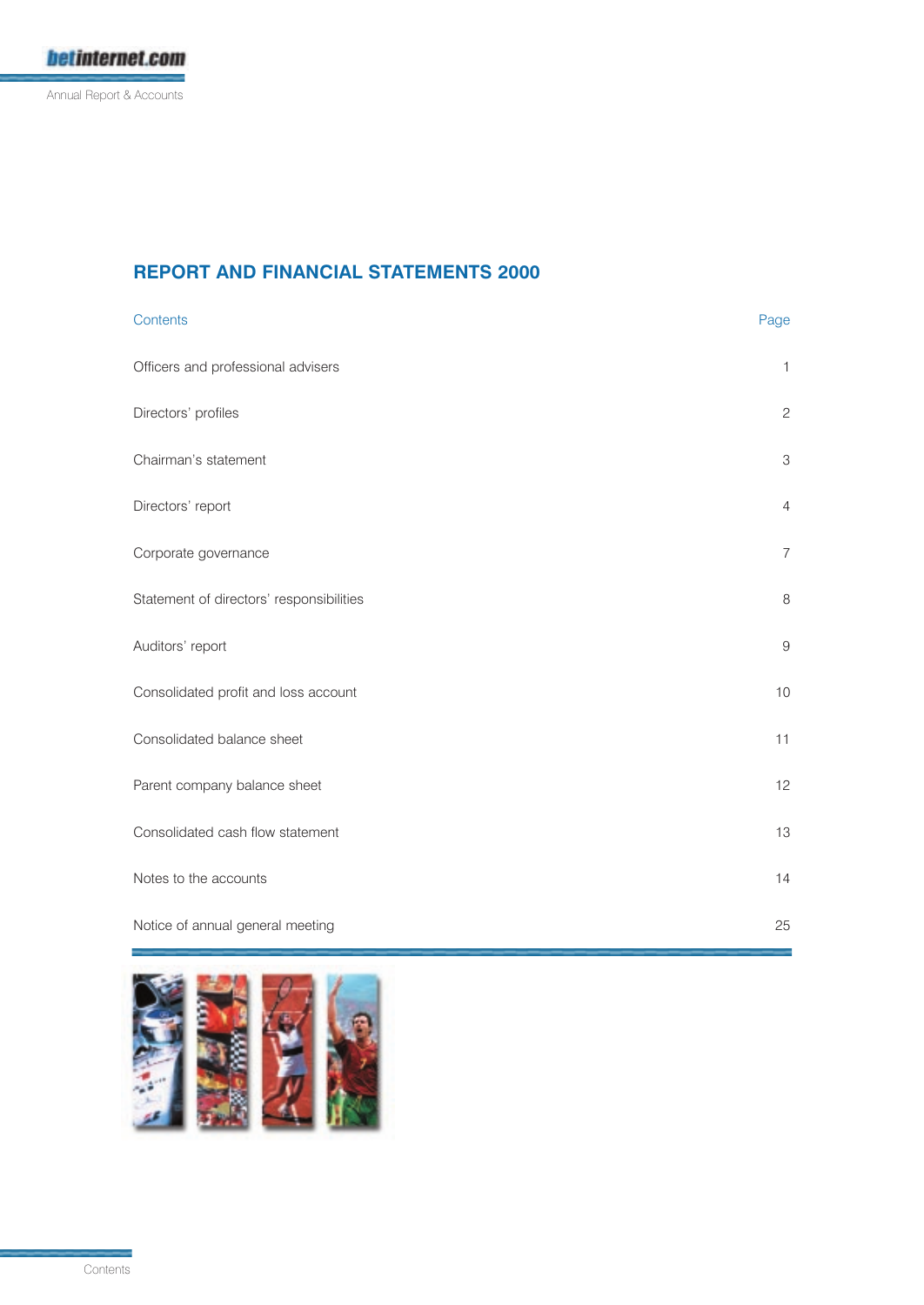

### **OFFICERS AND PROFESSIONAL ADVISERS**

#### DIRECTORS

William David Mummery<br>Harley Corkill

Vincent Edward Caldwell Chairman and Managing Director<br>
William David Mummery Chairman Director Non-Executive Director

#### **SECRETARY**

David Peter Craine

#### REGISTERED OFFICE

Burleigh Manor Peel Road Douglas Isle of Man IM1 5EP

#### PRINCIPAL BANKERS

Isle of Man Bank Bank of Ireland<br>
2 Athol Street St Stephens Gr Douglas Dublin 2 Isle of Man IM99 1AN

St Stephens Green<br>Dublin 2

#### ADVOCATES SOLICITORS

Laurence Keenan Binchys Victoria Chambers 40 Lower Baggot Street<br>47 Victoria Street 17 Dublin 2 47 Victoria Street Douglas Ireland Isle of Man IM1 2LD

#### AUDITORS

Deloitte & Touche Chartered Accountants Grosvenor House P O Box 250 66/67 Athol Street Douglas Isle of Man IM99 1XJ

#### NOMINATED BROKER

Capital International Limited PO Box 15 Mill Court Hope Street **Castletown** Isle of Man IM99 5XH

### NOMINATED ADVISER

English Trust Company Limited 12a Charterhouse Square London EC1M 6NA

#### **REGISTRARS**

Northern Registrars Limited Northern House Woodsome Park Fenay Bridge Huddersfield HD8 0LA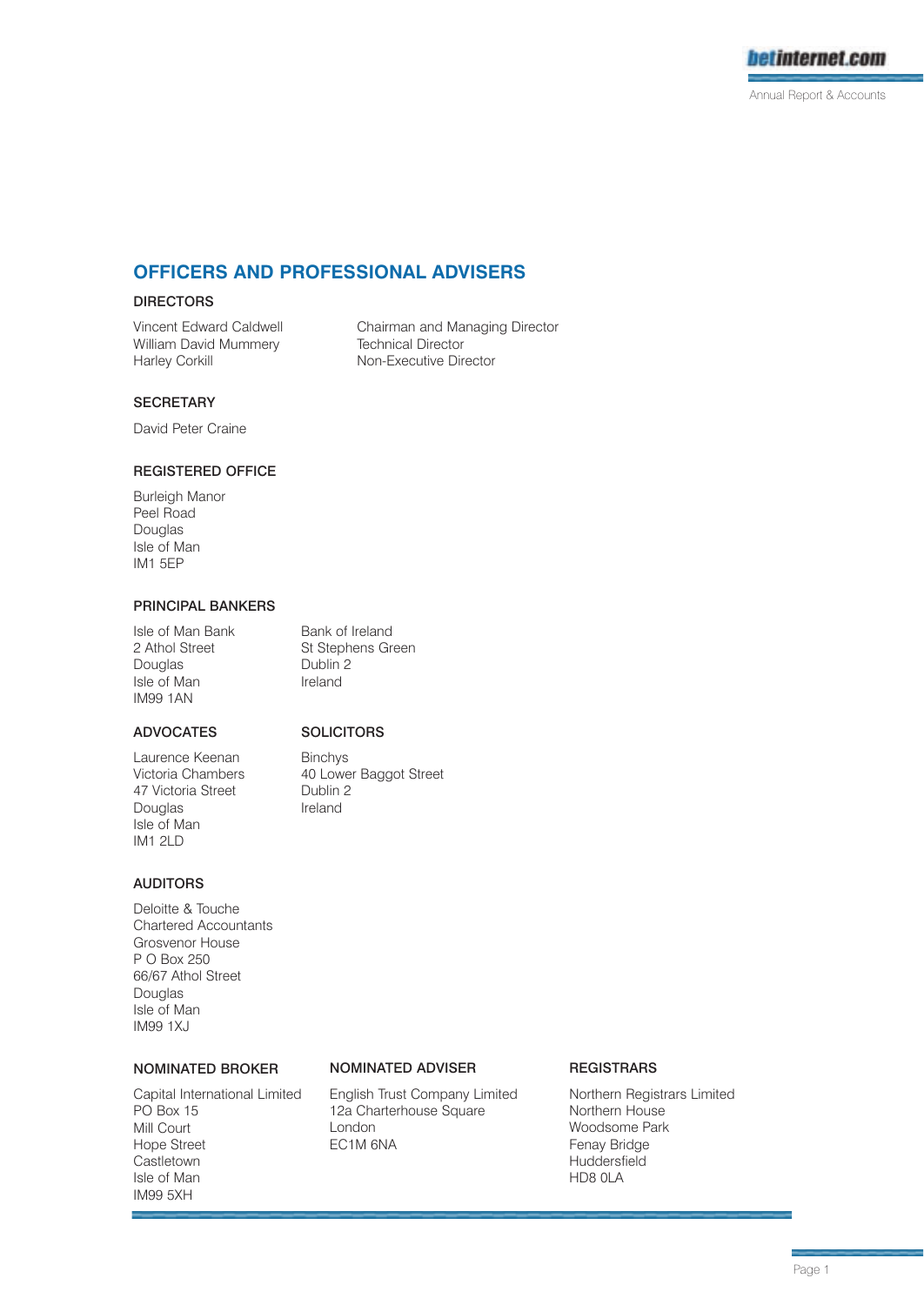Annual Report & Accounts

### **DIRECTORS' PROFILES**

#### Vincent Edward Caldwell, aged 39, Chairman and Managing Director.

Vincent Caldwell has been an Isle of Man resident since March 1995. He was formerly resident in Dublin where he operated as a licensed bookmaker from 1989 to 1993. He owned, together with members of his family, and ran six licensed betting shops. Whilst resident on the Isle of Man he worked for Stanley Leisure plc and the Joe Jennings chain of betting shops from 1995 to 1997.

Mr Caldwell is a director of a number of companies involved in activities ranging from investment to computer software. He is the betinternet.com Designated Official and is therefore the manager with day-to-day responsibility for the running of the betting operation.

Vincent Caldwell was instrumental in the formation of the Isle of Man Association of Betting Office Licencees which was established in January 2000 and from which time he has been the elected Chairman of the Association.

#### William David Mummery, aged 54, Technical Director

William Mummery has over thirty years' experience in the electronics industry. In 1966 he joined Electronic Rentals and in 1974 was seconded to the group's South African operations in order to set up its infrastructure in advance of the advent of television broadcasting. He was subsequently appointed managing director of Electronic Rentals in Hong Kong in which position he was responsible for the sourcing and manufacture of electronic consumer products for distribution to the group's world-wide operations. In 1989 he managed the sale of the Hong Kong business to Thorn EMI before returning to join the UK board of another group subsidiary, Visionhire, where he remained until 1991 when he led a management buyout of the group's Isle of Man interests of which he remains a director and 50 per cent shareholder.

#### Harley Corkill ACIB, aged 58, Non-Executive Director.

Mr Corkill worked for many years in a number of senior management positions with the Isle of Man Bank. He is a Director of Ulster Bank (IOM) Limited and a Trustee of Nobles Isle of Man Hospital. Mr Corkill is betinternet.com's Compliance Director

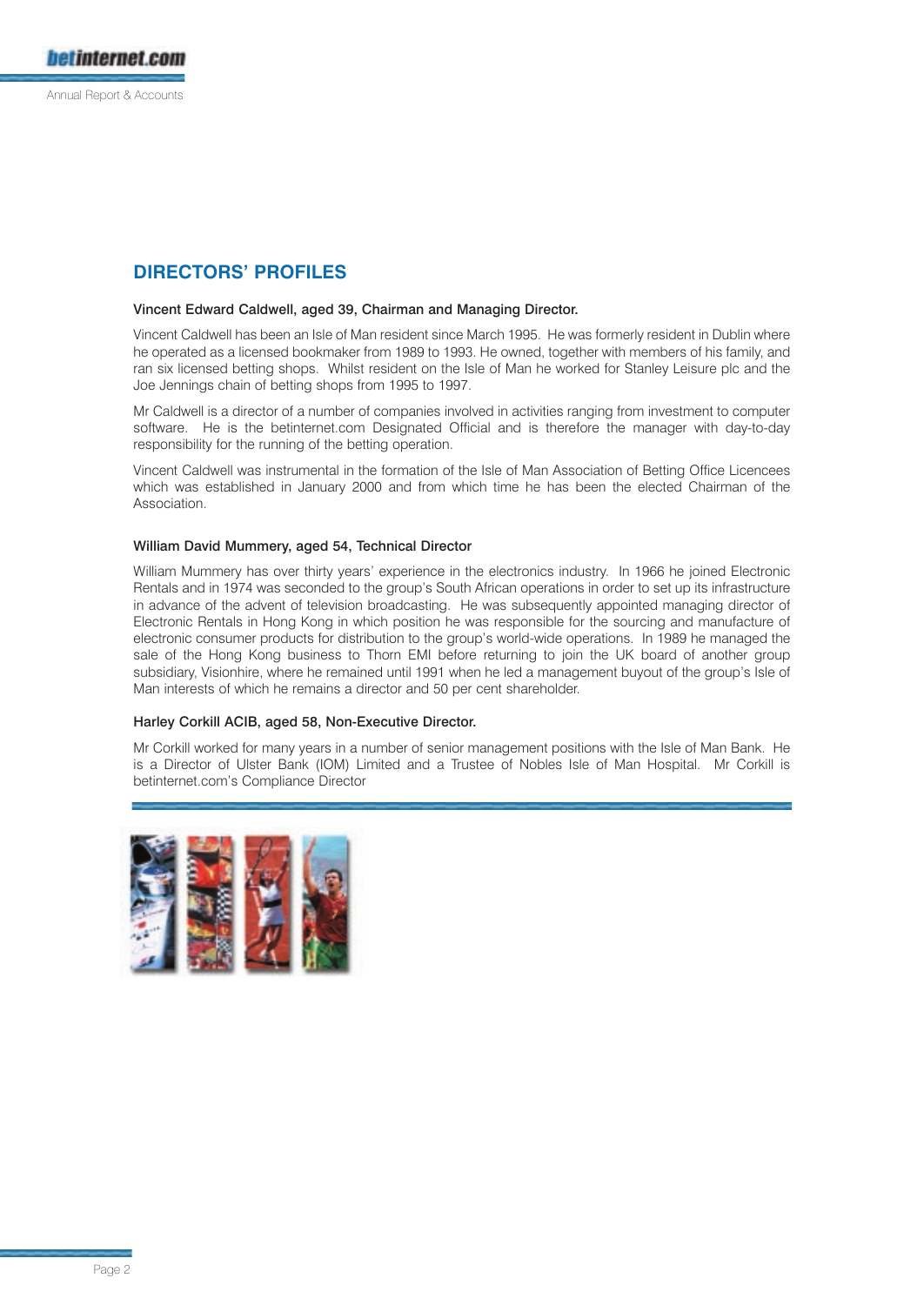### **CHAIRMAN'S STATEMENT**

It gives me pleasure to report on betinternet.com's first set of annual results since the company's flotation on the Alternative Investment Market in May 2000. These results cover the 12 months to 31 May 2000. The first nine months of the year were incorporated in the flotation prospectus.

For the period under review turnover rose more than sevenfold to almost £11.7 million, compared with only £1.54 million for the 17 months to 31 May 1999. As we anticipated at the time of the flotation the company has produced pre-tax losses of £1.04 million, (against £303,682, for the period to 31 May 1999), reflecting our commitment to substantial investment in technological infrastructure and marketing. As a result there was a loss per share of 3.01p compared with a loss of 1.69p per share for the previous period. The Directors do not recommend payment of a dividend.

Since the flotation substantial progress has been made on a number of fronts. As we stated in the prospectus we have continued our strategy of reducing our reliance on horse racing. This sport now accounts for less than 40% of our turnover compared with approximately 90% a year ago.

Betting on soccer now represents approximately 40% of turnover. The European Soccer Championships during the summer enabled the company to combine with Eurosport TV to provide Eurosport viewers with the ability to bet 'in running' (ie during the match) on those matches given live coverage by the Eurosport channel. The company now offers betting facilities on a much wider range of sports including Golf, Rugby, American Football, Ice Hockey, Basketball, Gaelic Football, Formula 1, and International Greyhound and Horse Racing to customers in 85 countries. Customers have the choice of telephone and Internet betting.

Turnover has risen dramatically since flotation. For the first four months of the current financial year turnover totalled over £14 million, a figure in excess of the whole of the previous financial year, and is currently running at a rate of approximately £1.3 million per week, compared with £340,000 at the time of the flotation. The proportion of turnover attributable to Internet betting is in line with our expectations and is expected to continue to grow considerably.

We have now launched our own Far East website, www.fadainternet.com which is a sports information portal and supported by a dedicated team of Cantonese and Mandarin speakers, as part of our drive into this large and exciting market.

We have successfully negotiated an agreement with a major international bank, which will enable the provision of fully automated e-commerce transactability from our website in eight major currencies. This will enhance further the attractiveness and usability of our site and is expected to be operational by the end of November 2000.

On 2nd October 2000 we announced a further expansion of our service through the formation of Euro Off-Track Limited Partnership, a 50-50 partnership with Greyhound Channel, Inc ("GCI") of America to enable, for the first time, non-United States customers to bet directly into US Totes through the provision of live broadcasts of US greyhound and thoroughbred horse racing from more than 30 tracks. It is anticipated that the service will be available from the end of this year

In the US GCI provides live greyhound racing content for "direct to home" broadcasting via The Racing Network and an Internet tote wagering service. GCI's racing content will be made available to Euro Off-Track, enabling it to provide live racing, initially via satellite, to a variety of users including betting shops, casinos and other forms of licensed premises. It is intended that this service will be available, in due course, generally via the Internet. It is also proposed that Euro Off-Track will provide non-US greyhound racing content for transmission in the US.

The partnership will also create a European hub and wagering communications centre, through the installation of an Amtote Spectrum System and replication of GCI's existing US system, enabling real time links directly into US Totes. In addition, it creates the opportunity for links with European Totes.

Vincent Caldwell Chairman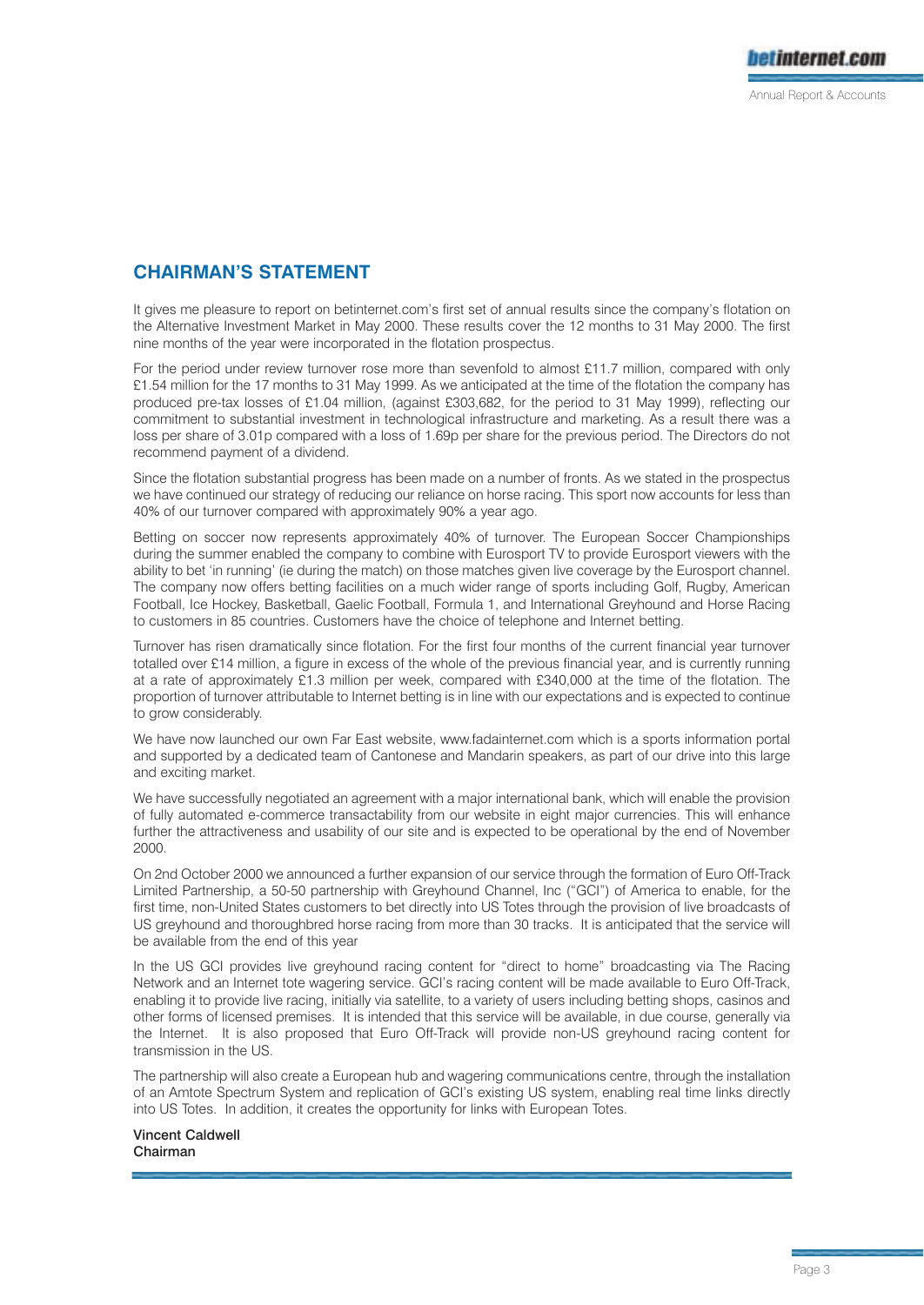### **DIRECTORS' REPORT**

The directors present their report and the audited financial statements for the year ended 31 May 2000.

#### CHANGE OF NAME, RE-REGISTRATION AS A PUBLIC COMPANY AND ADMISSION TO AIM

On 2 February 2000 the company changed its name from Offshore Betting Limited to Betinternet.com Limited. On 23 March 2000 the company re-registered as a public limited company and its name was changed to betinternet.com plc.

On 9 May 2000 the company's shares were admitted to trading on the Alternative Investment Market of the London Stock Exchange and at the same time the company raised approximately £3 million via a placing of 6,666,667 new ordinary shares to provide the funds necessary for the promotion and development of its business.

#### ACCOUNTING PERIOD

As part of the preparatory work for the flotation of betinternet.com plc a set of audited consolidated accounts were prepared for the nine month period from 1 June 1999 to 29 February 2000. However, the company's accounting reference date was, and remains, 31 May. Accordingly these consolidated financial statements cover the year ended 31 May 2000.

#### **ACTIVITIES**

The company holds a Betting Office Licence issued by the Isle of Man Government and has operated an international telephone betting service since October 1998 and an on-line Internet betting service since 17 March 2000. In order to avail of the preferential rate of betting duty applicable to "international telephone bets" the company undertook not to accept bets from persons resident either in the Isle of Man or the United Kingdom. The company's licence is renewable annually with the next renewal due at 31 May 2001.

#### RESULTS AND DIVIDENDS

The group made a loss for the year ended 31 May 2000 of £1,035,616 (period from incorporation on 13 January 1998 to 31 May 1999 : loss of £303,682). The directors do not propose the declaration of a dividend (period from incorporation on 13 January 1998 to 31 May 1999 : £nil). The loss for the year ended 31 May 2000 (period from incorporation on 13 January 1998 to 31 May 1999 : loss of £303,682) has been transferred from reserves.

#### POST BALANCE SHEET EVENTS

On 2 October 2000 the company announced it had formed Euro Off-Track Limited Partnership ("Euro Off-Track"), a 50-50 partnership with Greyhound Channel, Inc. ("GCI") of America to enable, for the first time, non-United States customers to bet directly into US Totes through the provision of live broadcasts of US greyhound and thoroughbred horse racing from more than 30 tracks. It is anticipated that the service will be available from the end of this year.

In the US GCI provides live greyhound racing content for direct to home broadcasting via The Racing Network and an Internet tote wagering service. GCI's racing content will be made available to Euro Off-Track, enabling it to provide live racing, initially via satellite, to a variety of users including betting shops, casinos and other forms of licensed premises. It is intended that this service will be available, in due course, generally via the Internet. It is proposed that Euro Off-Track will provide live international greyhound racing content for transmission in the US.

The partnership will also create a European hub and wagering communications centre, through the installation of an Amtote Spectrum System and replication of GCI's existing US system, enabling real time links directly into US Totes. In addition it creates the opportunity for links with European Totes.

Euro Off-Track will be the first organisation to make US Tote betting via the Internet and the telephone a reality for both individuals and corporate customers alike. Euro Off-Track will provide a unique gateway to betinternet's customers and those of other betting service providers to participate in global Tote opportunities at no wagering risk to either the partnership or betinternet.com plc.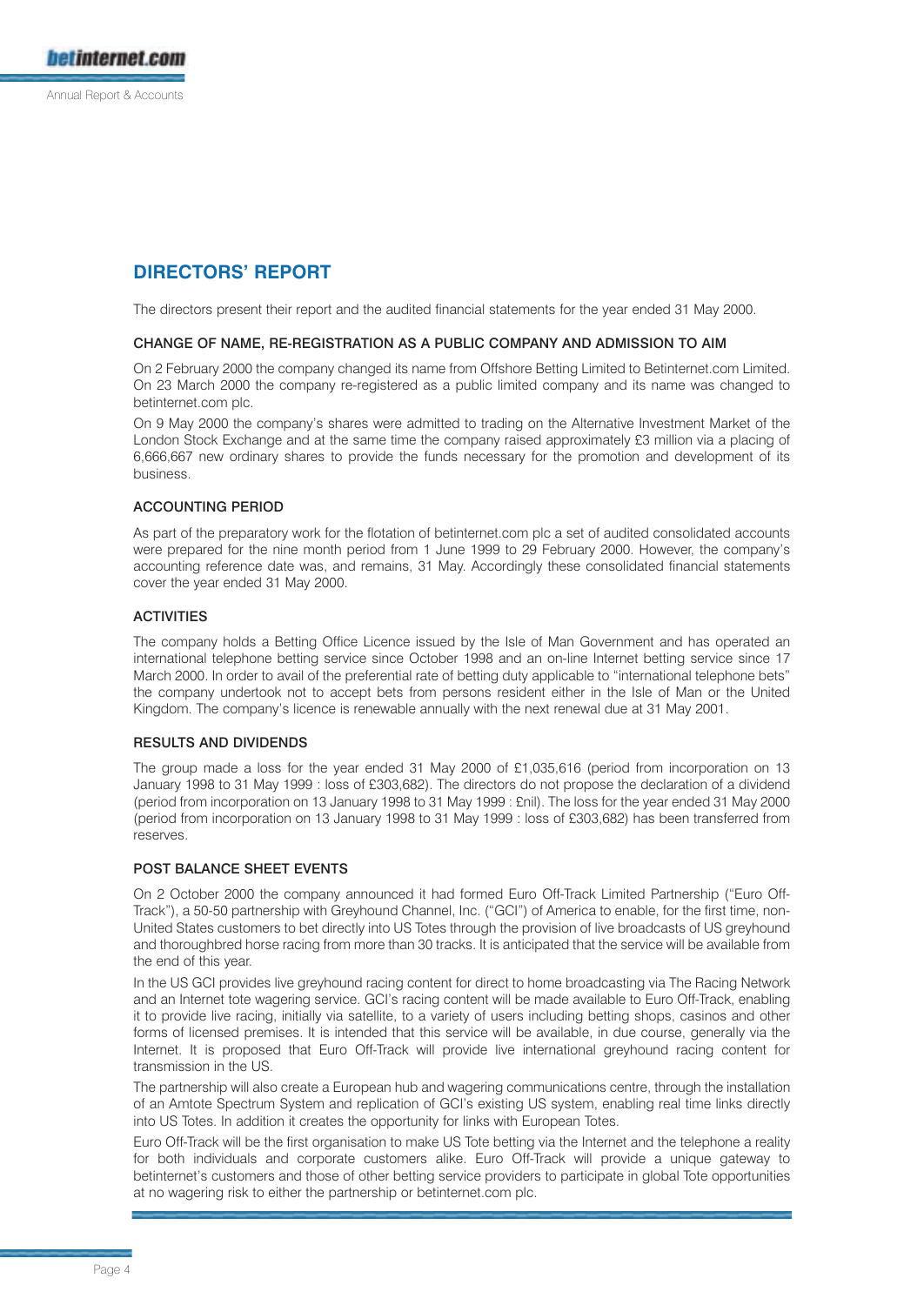### **DIRECTORS' REPORT**

#### POST BALANCE SHEET EVENTS (CONT.)

Euro Off-Track will retain a proportion of turnover generated through the hub. In the US GCI comprises a number of partners with a combined Tote betting turnover of approximately \$500m.

#### FUTURE DEVELOPMENTS

The Board of Directors believes that the partnership with GCI represents a significant opportunity for betinternet.com as it will provide betinternet.com's customers with the ability to bet directly into the US Totes and gives the company a platform upon which to expand the existing range of services. In addition, the company intends to develop further global strategic partnerships with other betting service providers in pursuance of its strategy of positioning betinternet.com as a global provider of Internet betting services.

#### **DIRECTORS**

The present directors of the company are as set out on page 1. Movements in the membership of the directors during the year ended 31 May 2000 and to date are as follows:

|                             | Appointed       | Resigned                         |
|-----------------------------|-----------------|----------------------------------|
| B J Eastwood<br>R J Bennett |                 | 2 August 1999<br>20 January 2000 |
| H Corkill                   | 20 January 2000 |                                  |
| W D Mummery                 | 20 January 2000 |                                  |

As at 31 May 1999 V E Caldwell and B J Eastwood each held 50% of the issued share capital of the company.

As at 31 May 2000 the directors held the following number of shares:

|                     | <b>Beneficial Holdings</b> |                                      | <b>Share Options</b>       |                            |
|---------------------|----------------------------|--------------------------------------|----------------------------|----------------------------|
|                     | 2000<br>No.<br>(1p shares) | 1999<br>No.<br>$(E1 \text{ shares})$ | 2000<br>No.<br>(1p shares) | 1999<br>No.<br>(£1 shares) |
| V E Caldwell        | 15,633,500                 | 125.000                              | 300,000                    |                            |
| W D Mummery         | -                          |                                      | 500,000                    | 2,500                      |
| H Corkill           | 21,600                     |                                      | 100.000                    | ۰                          |
| <b>B</b> J Eastwood | $\overline{\phantom{a}}$   | 125.000                              | $\overline{\phantom{0}}$   |                            |

The holding of V E Caldwell includes 220,000 shares beneficially owned by his wife. At 31 May 2000, H Corkill held, via a nominee company, 21,600 ordinary shares in the company. The exercise price of the options ranges from 1p to 23.15p per share.

The directors had no interests in the shares of any of the company's subsidiaries.

In accordance with the Articles of Association, V E Caldwell being the longest serving director retires by rotation and, being eligible, offers himself for re-appointment.

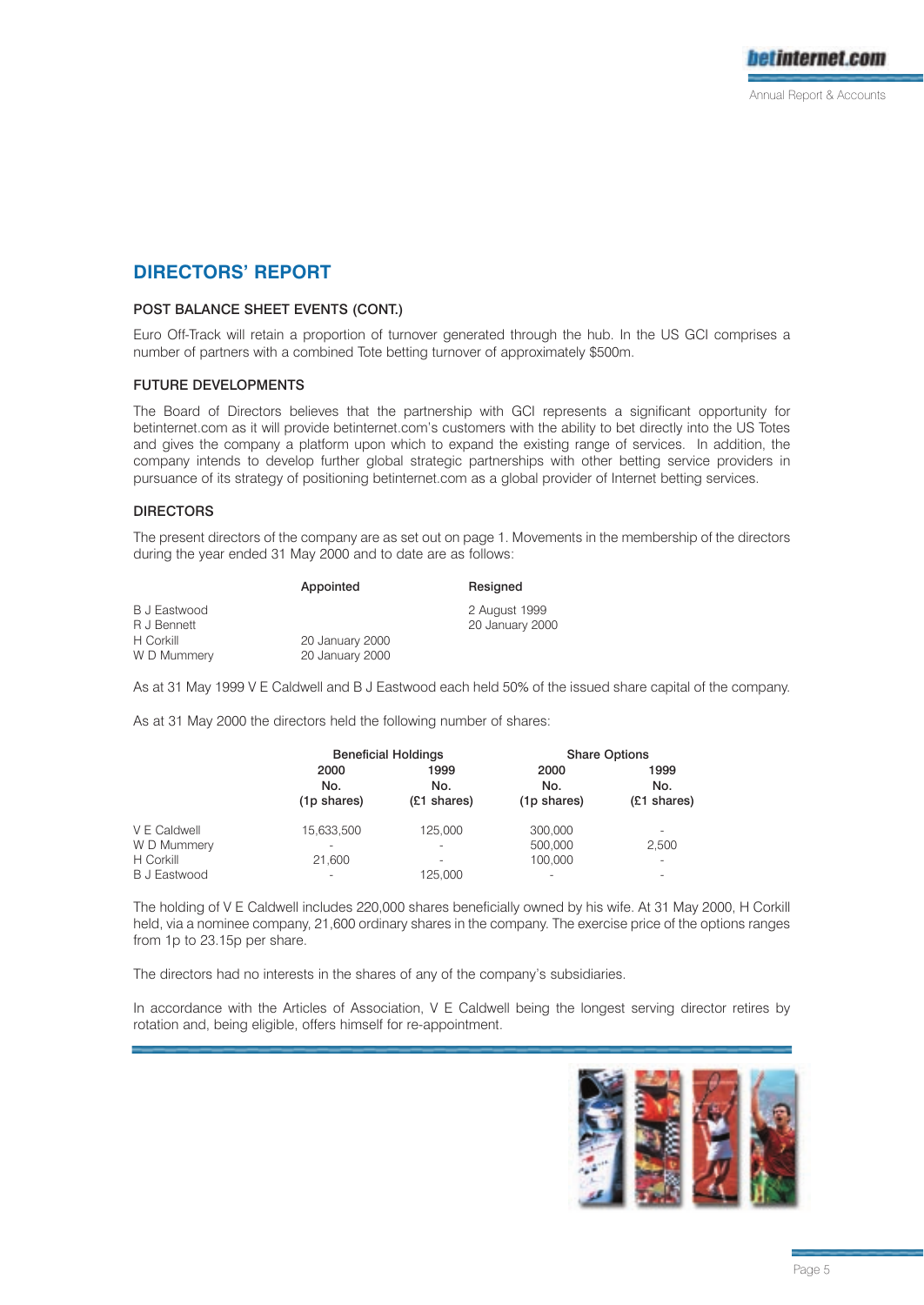### **DIRECTORS' REPORT**

#### SUBSTANTIAL INTERESTS

In addition to the directors' interests, the company had been advised by 8 October 2000 of the following notifiable shareholdings in excess of 3%:

|                                      |       | Number of Ordinary |
|--------------------------------------|-------|--------------------|
|                                      | $\%$  | <b>Shares</b>      |
| Pershing Nominees Limited            | 20.81 | 16,290,534         |
| Mill Properties Limited              | 13.94 | 10,913,500         |
| Jennifer Caldwell                    | 6.31  | 4.937.600          |
| Diplomat Trust Company Limited       | 5.75  | 4,500,000          |
| The European Trustee Company Limited | 4.45  | 3,486,673          |
| Martin Caldwell                      | 3.49  | 2,735,321          |

J Caldwell and M Caldwell are respectively a sister and brother of a director of the company, V E Caldwell. Shares held by Diplomat Trust Company Limited are held for the benefit of Caldwell family members and trusts, whilst the shares held by Mill Properties Limited represent a family related shareholding of the Caldwell family.

#### FIXED ASSETS

Movements in intangible assets, tangible assets and long leasehold property are disclosed in notes 6, 7 and 8 of the financial statements.

#### SUPPLIER PAYMENT POLICY

It is group policy to agree and clearly communicate the terms of payment as part of the commercial arrangements negotiated with suppliers and then to pay according to those terms based upon the timely receipt of an accurate invoice.

#### SPECIAL BUSINESS

Your attention is drawn to the notice of the Annual General Meeting of the Company set out on page 25. In addition to the usual business to be transacted at that meeting (as set out in Resolutions 1 to 5 in the notice of the meeting) various items of special business are to be proposed at the meeting. The two items of special business, being Resolutions 6 and 7 set out in the notice of the meeting, relate to the share capital of the Company.

Under Resolution 6 shareholders are being asked to renew the Directors authority to allot and issue relevant securities under Article 6(A) of the Articles of Association of the Company up to an amount not exceeding the authorised but unissued share capital of the Company for the time being, which is currently 41,815,953 ordinary shares, having an aggregate nominal value of £418,159.53 and representing approximately 34.85% of the nominal value of the existing issued ordinary share capital.

In addition, the shareholders are being asked under Resolution 7 in the notice of the meeting, to renew, until the next Annual General Meeting, the authority to disapply the strict pre-emption provisions set out in the Articles of Association of the Company in the event of a rights issue (subject to the limits in the authority referred to in Resolution 6), an issue of shares pursuant to the Company's share option scheme or any other issue up to an aggregate nominal value of £39,092, representing 5% of the nominal value of the Company's issued ordinary share capital for the time being. This authority will expire at the conclusion of the Annual General Meeting of the Company in 2001.

#### AUDITORS

Deloitte & Touche have expressed their willingness to continue as auditors, and, accordingly, will be reappointed at the Annual General Meeting of the company without any resolution being passed in accordance with Section 12 (2) of the Companies Act 1982.

Approved by the Board of Directors and signed on behalf of the Board D P Craine - Secretary 20 October 2000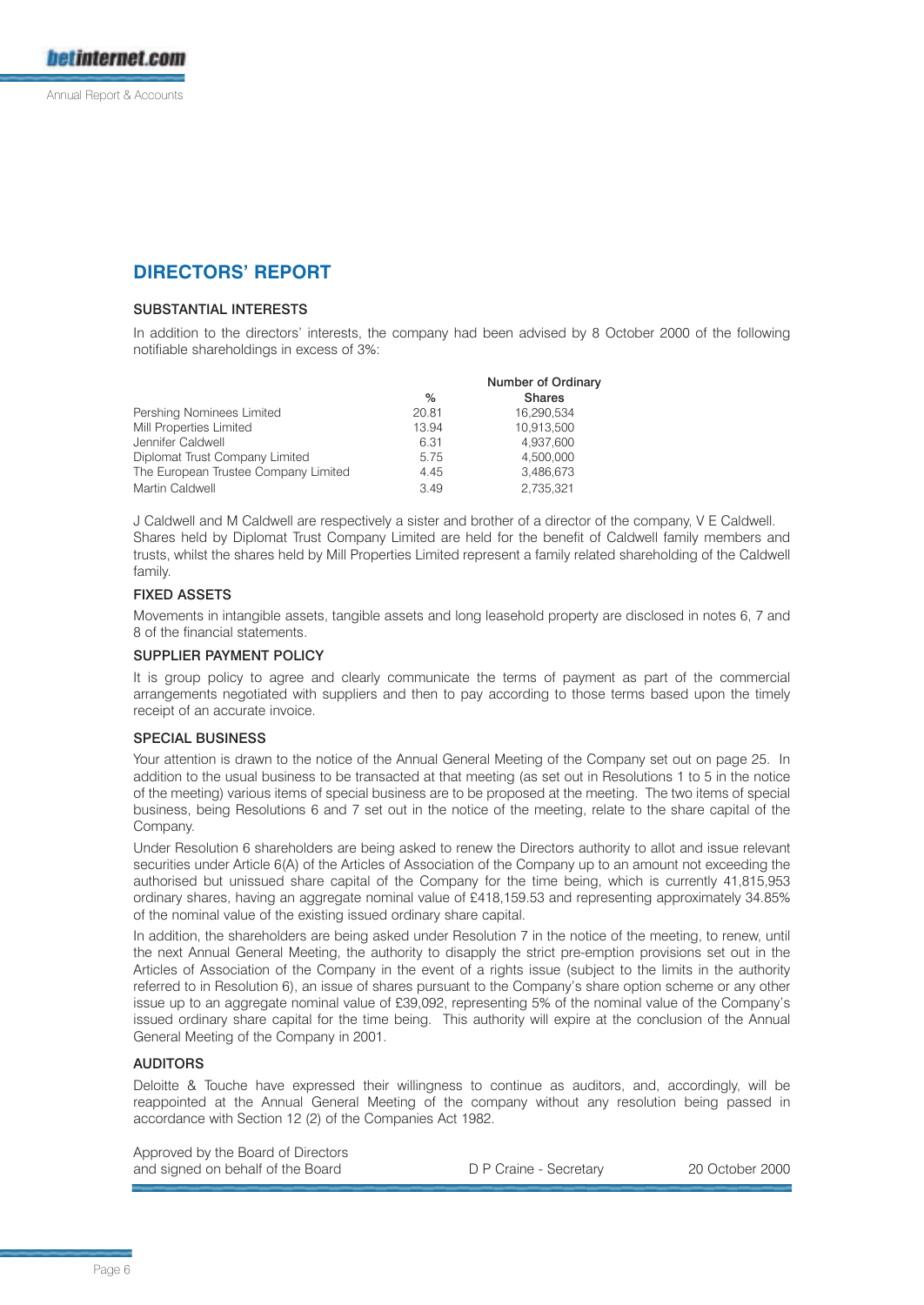### **CORPORATE GOVERNANCE**

In June 1998 the Hample Committee and the London Stock Exchange published the Combined Code on corporate governance. This combines the Cadbury Code on corporate governance, the Greenbury Code on directors' remuneration and new requirements arising from the findings of the Hample Committee. The Combined Code contains recommendations for best practice focusing on control and reporting functions of the Board.

Although the company's shares have been admitted to trading on the Alternative Investment Market the company is not required to comply with the Combined Code, the Board monitors the company's established procedures and continues, so far as possible to comply with the Code to the extent that it is appropriate for the size and stage of development of the company.

The Board has established audit and remuneration committees and still proposes to appoint a non executive chairman who is expected to be appointed to both committees. The appointment of a non executive chairman would allow for the separation of the role of chairman and managing director.

The audit committee, at present comprising Mr H Corkill (chairman), Mr V E Caldwell and Mr B O'Sullivan, financial controller to the company, assists the Board in discharging its responsibilities for accounting policies, internal controls and financial reporting.

The remuneration committee, presently comprising Mr H Corkill (chairman) and Mr V E Caldwell, recommends to the Board terms and conditions, including annual remuneration, for executive directors and senior management.

The company is incorporated in the Isle of Man and complies only with the requirements of that jurisdiction regarding the disclosure of directors remuneration. Details of directors share options are included in the directors' report.

#### Directors Liability Insurance

The company does not maintain insurance cover for directors liability in relation to the group, however it is proposed that such cover will be obtained in the near future.

#### Fixed Assets

The investment in fixed tangible and intangible assets during the year is set out in notes 6 to 8 to the financial statements.

The directors are of the opinion that the market value of the group's land and property is not less than its book value.

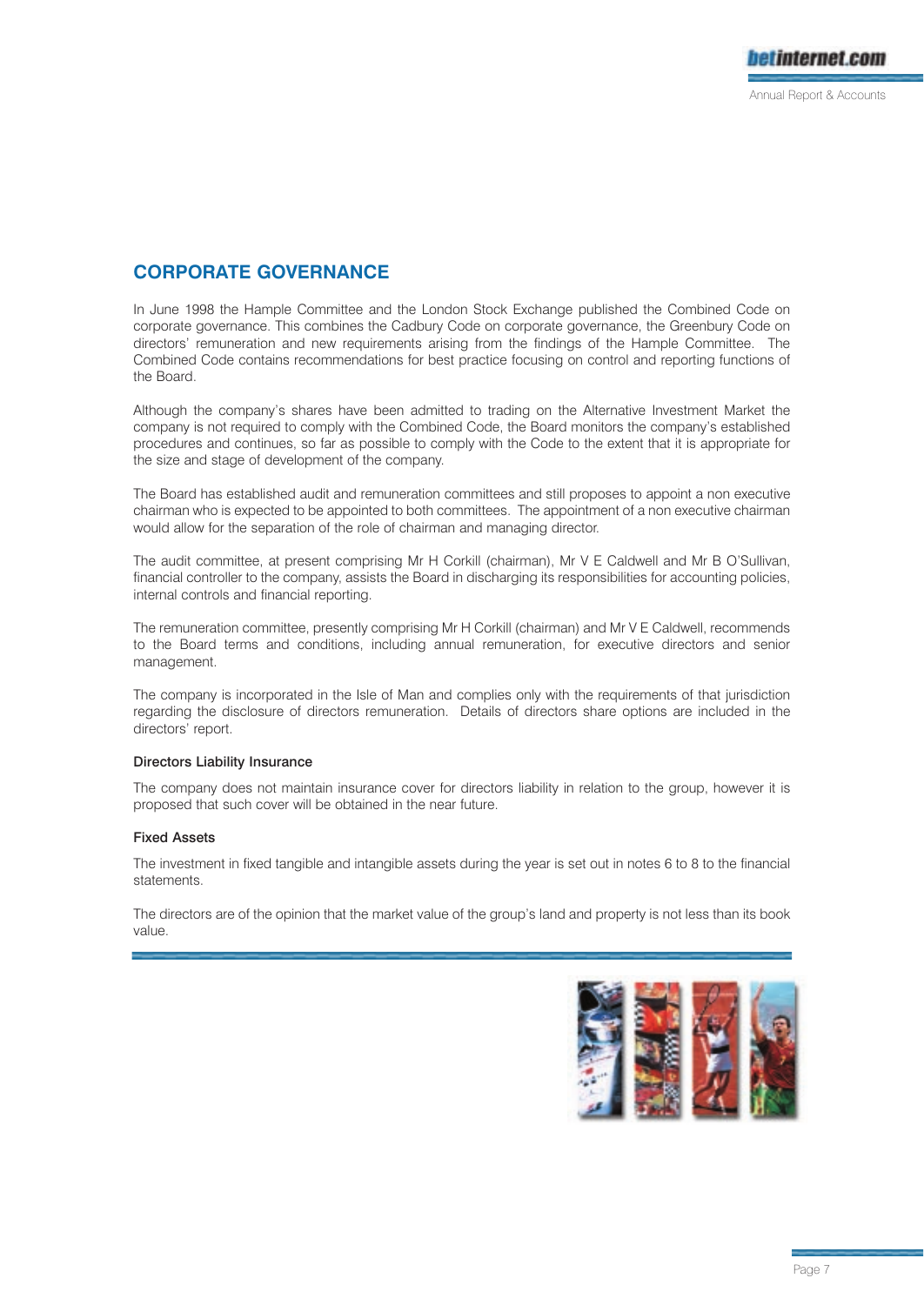### **STATEMENT OF DIRECTORS' RESPONSIBILITIES**

Company law requires the directors to prepare financial statements for each financial period which give a true and fair view of the state of affairs of the company and the group as at the end of the financial period and of the profit or loss of the group for that period. In preparing those financial statements, the directors are required to

- select suitable accounting policies and then apply them consistently
- make judgements and estimates that are reasonable and prudent
- state whether applicable accounting standards have been followed, subject to any material departures disclosed and explained in the financial statements and accompanying notes; and
- prepare the financial statements on the going concern basis unless it is inappropriate to presume that the company will continue in business.

The directors are responsible for keeping proper accounting records which disclose with reasonable accuracy at any time the financial position of the company and the group and to enable them to ensure that the financial statements comply with the Companies Acts 1931 to 1993. They are also responsible for the group's system of internal control, for safeguarding the assets of the company and the group and hence for taking reasonable steps for the prevention and detection of fraud and other irregularities.

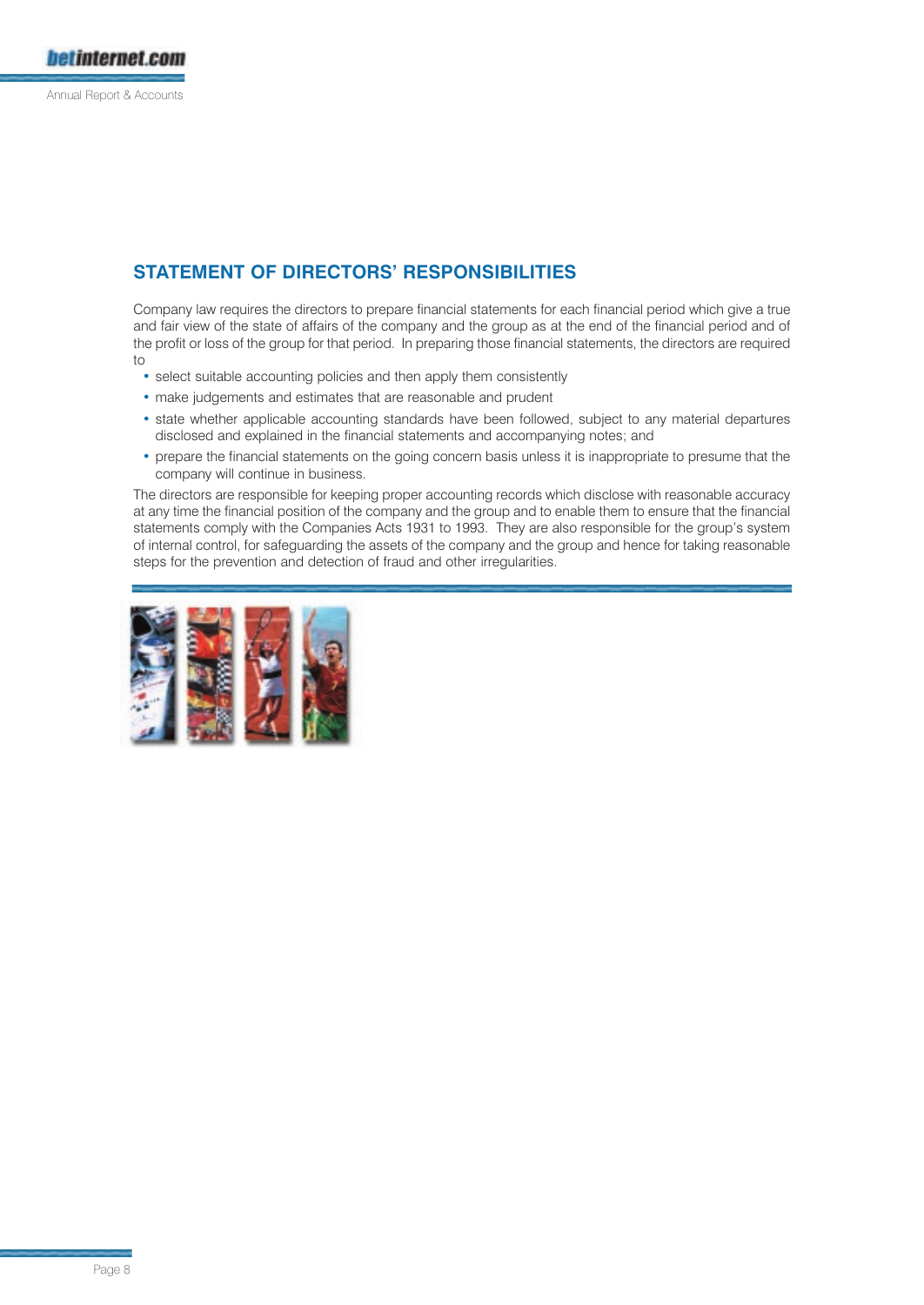### **AUDITORS' REPORT TO THE MEMBERS OF BETINERNET.COM PLC**

(formerly Offshore Betting Limited and Betinternet.com Limited)

We have audited the financial statements on pages 10 to 24 which have been prepared under the accounting policies set out on page 14.

#### Respective responsibilities of directors and auditors

The directors are responsible for preparing the Annual Report, including as described on page 8 the preparation of the financial statements, which are required to be prepared in accordance with applicable United Kingdom law and accounting standards. Our responsibilities, as independent auditors, are established by statute, the Auditing Practices Board, and by our profession's ethical guidance.

We report to you our opinion as to whether the financial statement give a true and fair view and are properly prepared in accordance with the Companies Acts 1931 to 1993. We also report to you if, in our opinion, the directors' report is not consistent with the financial statements, if the company has not kept proper accounting records, if we have not received all the information and explanations we require for our audit, or if information specified by law regarding directors' remuneration and transactions with the company and other members of the group is not disclosed.

We read the other information contained in the Annual Report, including the corporate governance statement, and consider whether it is consistent with the audited financial statements. We consider the implications for our report if we become aware of any apparent misstatements or material inconsistencies with the financial statements.

#### Basis of opinion

We conducted our audit in accordance with Auditing Standards issued by the Auditing Practices Board in the United Kingdom. An audit includes examination, on a test basis, of evidence relevant to the amounts and disclosures in the financial statements. It also includes an assessment of the significant estimates and judgements made by the directors in the preparation of the financial statements, and of whether the accounting policies are appropriate to the company's circumstances, consistently applied and adequately disclosed.

We planned and performed our audit so as to obtain all the information and explanations which we considered necessary in order to provide us with sufficient evidence to give reasonable assurance that the financial statements are free from material misstatement, whether caused by fraud or other irregularity or error. In forming our opinion we also evaluated the overall adequacy of the presentation of information in the financial statements.

#### Opinion

In our opinion the financial statements give a true and fair view of the state of affairs of the company and the group at 31 May 2000 and of the loss of the group for the year then ended and have been properly prepared in accordance with the Companies Acts 1931 to 1993.

Deloitte & Touche 2000 Chartered Accountants Grosvenor House PO Box 250 66/67 Athol Street Douglas Isle of Man IM99 1XJ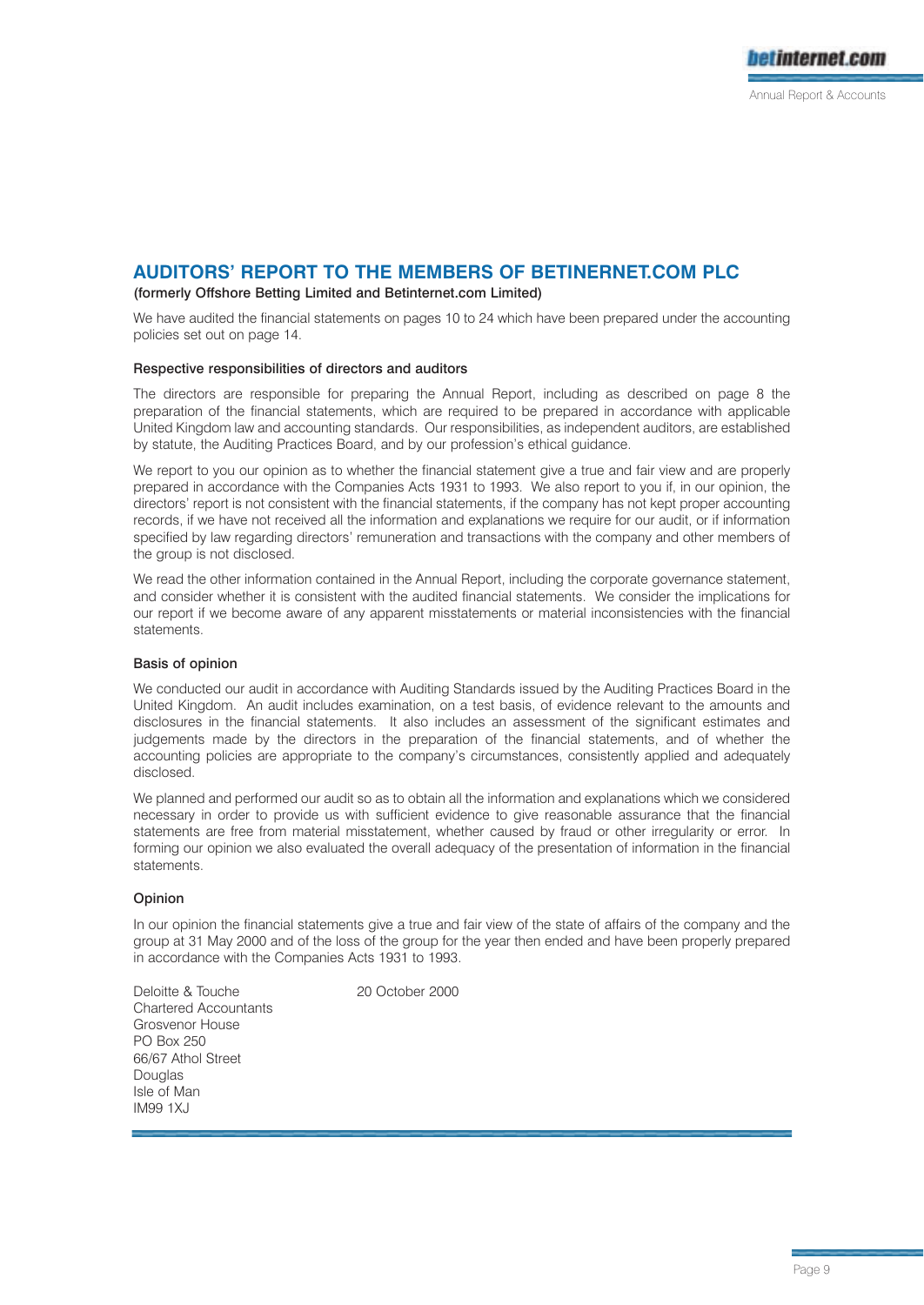Annual Report & Accounts

### **CONSOLIDATED PROFIT AND LOSS ACCOUNT**

Year Ended 31 May 2000

|                                                                                                         |                | Year ended<br>31 May 2000        | Period from<br>incorporation<br>on 13 January<br>1998 to 31<br>May 1999 |
|---------------------------------------------------------------------------------------------------------|----------------|----------------------------------|-------------------------------------------------------------------------|
|                                                                                                         | Note           | £                                | £                                                                       |
| <b>Turnover</b><br>Betting stakes received                                                              | 2              | 11,695,342                       | 1,543,800                                                               |
| Cost of sales<br>Winnings paid and bets laid off<br>Betting duty paid                                   | $\overline{c}$ | (11, 285, 097)<br>(35, 294)      | (1,559,351)<br>(4,682)                                                  |
| Gross profit/(loss)<br>Administration expenses                                                          |                | 374,951<br>(1,428,546)           | (20, 233)<br>(283, 934)                                                 |
| <b>Operating loss</b><br>Interest receivable and similar income<br>Interest payable and similar charges | 3              | (1,053,595)<br>27,303<br>(9,324) | (304, 167)<br>6,219<br>(5,734)                                          |
| Loss on ordinary activities before taxation<br>and retained loss for the year/period                    | 4, 13, 14      | (1,035,616)                      | (303, 682)                                                              |
| Basic Loss Per Share (pence)                                                                            | 5              | (3.01)                           | (1.69)                                                                  |

The directors consider that all results derive from continuing operations for both the current year and prior period. A statement of total recognised gains and losses is not required as there were no recognised gains and losses other than the loss for the current year. This was also the case for the prior period.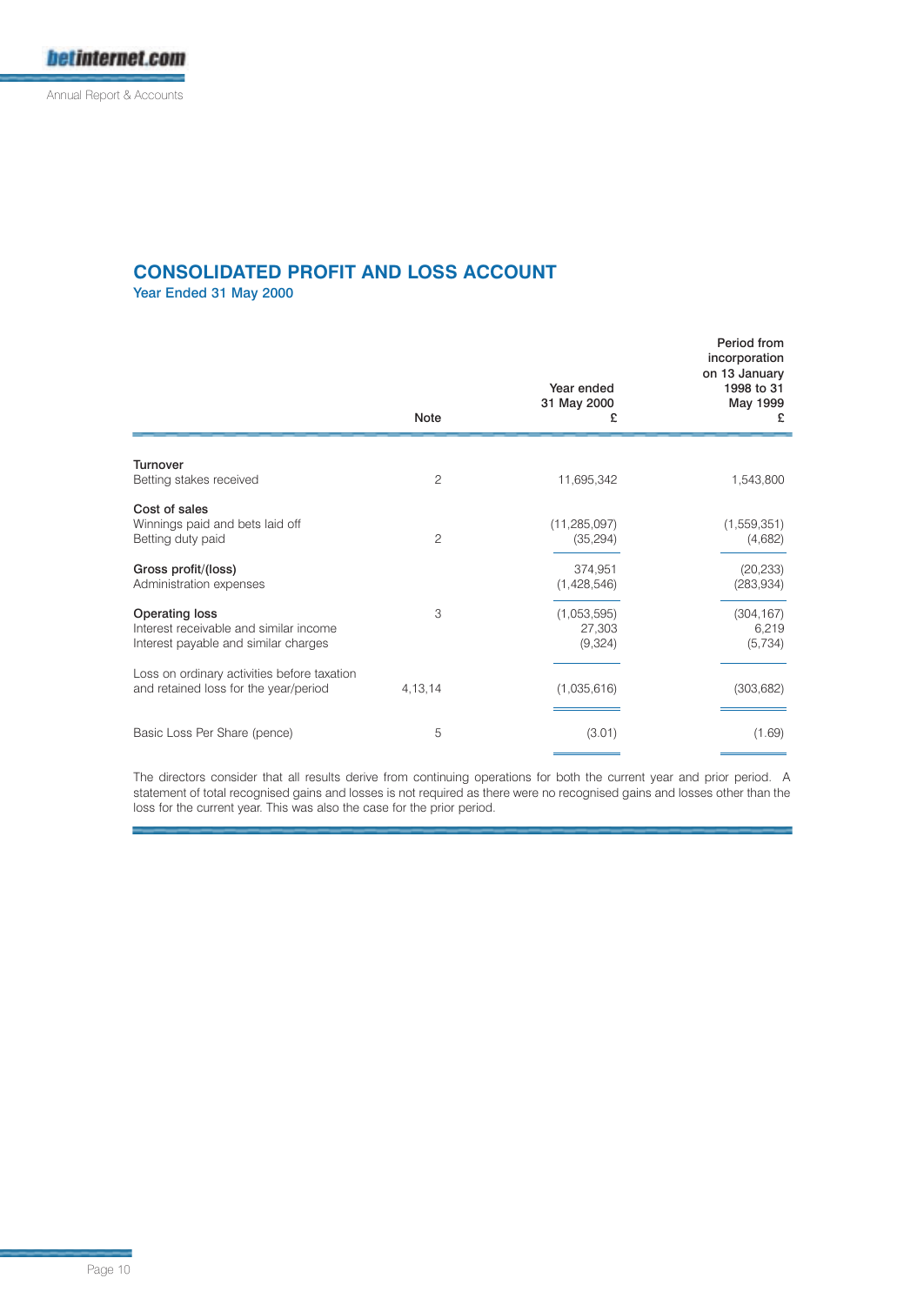

### **CONSOLIDATED BALANCE SHEET**

31 May 2000

|                                                                                              | <b>Note</b>              | 31 May<br>2000<br>£                      | 31 May<br>1999<br>£        |
|----------------------------------------------------------------------------------------------|--------------------------|------------------------------------------|----------------------------|
| <b>FIXED ASSETS</b><br>Intangible assets<br>Tangible assets<br>Long leasehold property       | 6<br>$\overline{7}$<br>8 | 257,028<br>198,705<br>120,282<br>576,015 | 4,457<br>31,945<br>36,402  |
| <b>CURRENT ASSETS</b><br><b>Debtors</b><br>Cash at bank and in hand                          | 10                       | 203,806<br>3,421,795<br>3,625,601        | 13,746<br>24,873<br>38,619 |
| <b>CREDITORS:</b><br>amounts falling due within one year<br>NET CURRENT ASSETS/(LIABILITIES) | 11                       | (1, 142, 534)<br>2,483,067               | (128, 703)<br>(90,084)     |
| <b>TOTAL ASSETS/(LIABILITIES)</b><br><b>CAPITAL AND RESERVES</b>                             |                          | 3,059,082                                | (53, 682)                  |
| Called up share capital<br>Share premium<br>Profit and loss account                          | 12<br>12<br>13           | 781,841<br>3,616,539<br>(1,339,298)      | 250,000<br>(303, 682)      |
| EQUITY SHAREHOLDERS' FUNDS/(DEFICIT)                                                         | 14                       | 3,059,082                                | (53, 682)                  |

These financial statements were approved by the board of directors on 20 October 2000.

Signed on behalf of the board of directors

| V E Caldwell    | W D Mummery |
|-----------------|-------------|
| <b>Director</b> | Director    |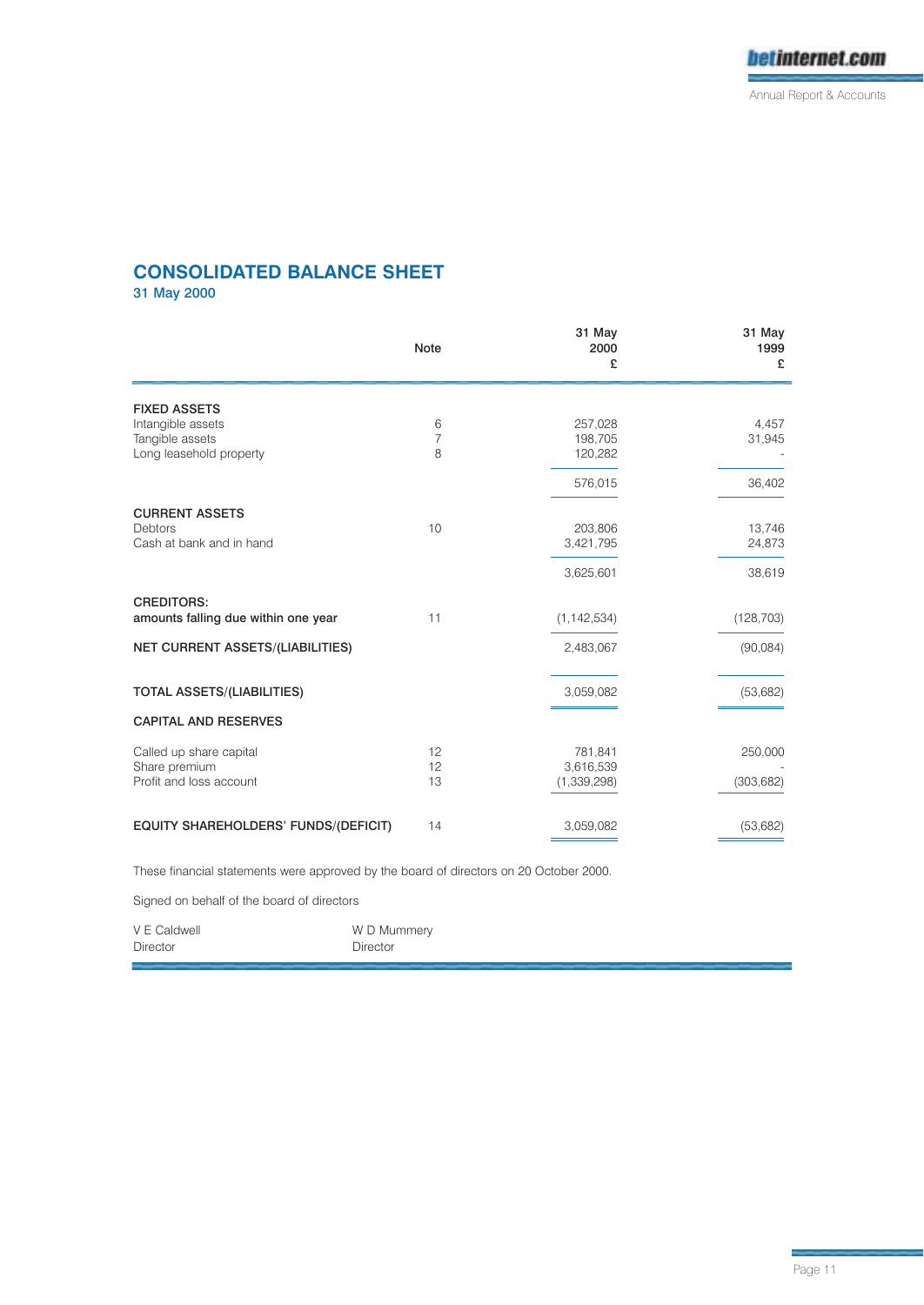Annual Report & Accounts

### **BALANCE SHEET**

31 May 2000

|                                                                                                    | <b>Note</b>              | 31 May<br>2000<br>£                   | 31 May<br>1999<br>£   |
|----------------------------------------------------------------------------------------------------|--------------------------|---------------------------------------|-----------------------|
|                                                                                                    |                          |                                       |                       |
| <b>FIXED ASSETS</b><br>Intangible assets<br>Tangible assets<br>Investments                         | 6<br>$\overline{7}$<br>9 | 558<br>14,576<br>4                    | 4,457<br>31,945       |
|                                                                                                    |                          | 15,138                                | 36,402                |
| <b>CURRENT ASSETS</b><br>Debtors<br>Cash at bank and in hand                                       | 10                       | 648,168<br>3,421,795                  | 13,746<br>24,873      |
|                                                                                                    |                          | 4,069,963                             | 38,619                |
| <b>CREDITORS:</b><br>amounts falling due within one year                                           | 11                       | (998, 690)                            | (128, 703)            |
| <b>NET CURRENT ASSETS/(LIABILITIES)</b>                                                            |                          | 3,071,273                             | (90,084)              |
|                                                                                                    |                          |                                       |                       |
| <b>TOTAL ASSETS/(LIABILITIES)</b>                                                                  |                          | 3,086,411                             | (53, 682)             |
| <b>CAPITAL AND RESERVES</b><br>Called up share capital<br>Share premium<br>Profit and loss account | 12<br>12<br>13           | 781,841<br>3,616,539<br>(1, 311, 969) | 250,000<br>(303, 682) |
| EQUITY SHAREHOLDERS' FUNDS/(DEFICIT)                                                               |                          | 3,086,411                             | (53,682)              |

These financial statements were approved by the board of directors on 20 October 2000.

Signed on behalf of the board of directors

| V E Caldwell    | W D Mummery |
|-----------------|-------------|
| <b>Director</b> | Director    |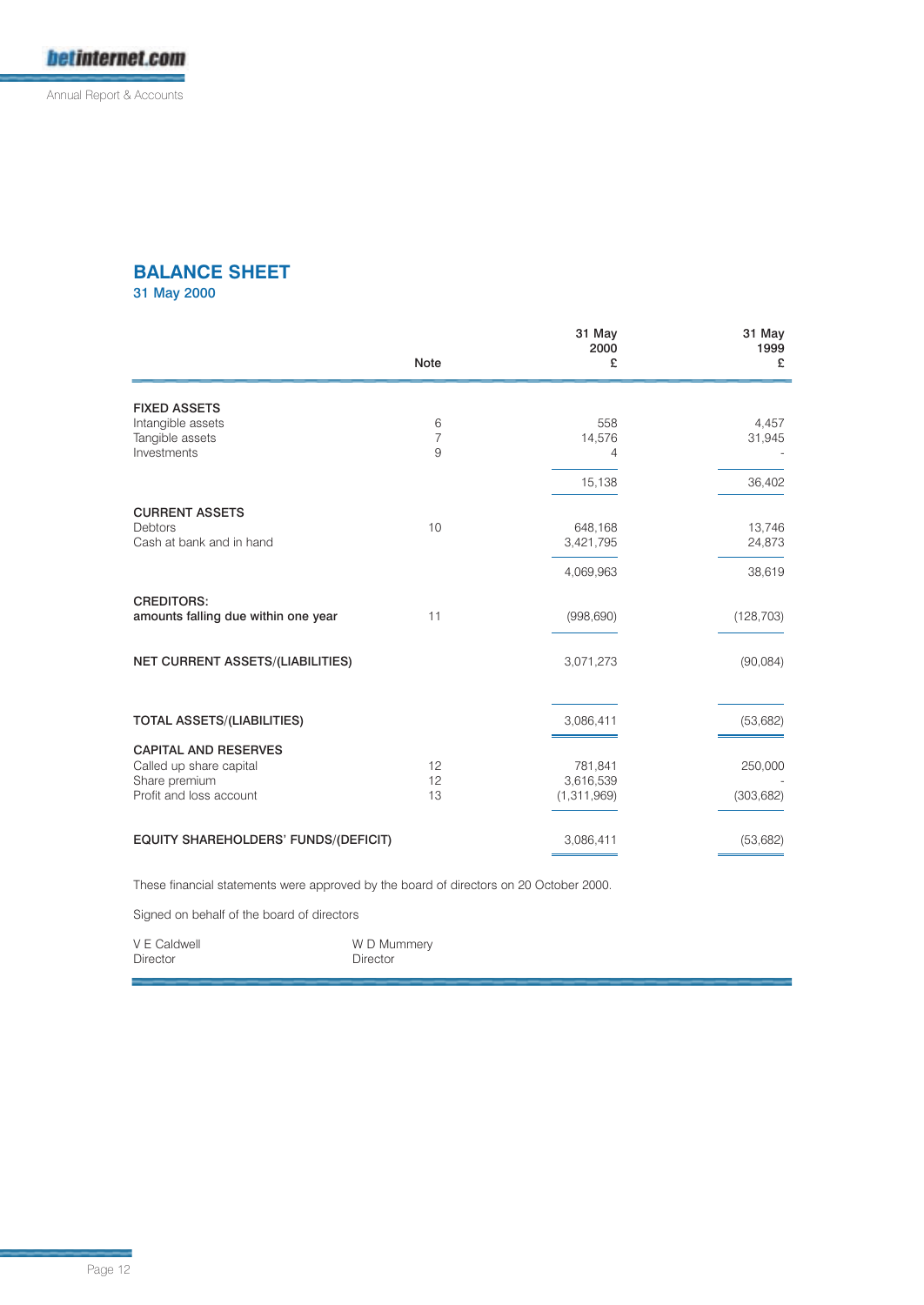### **CONSOLIDATED CASH FLOW STATEMENT**

Year ended 31 May 2000

|                                                              | Note | Year ended<br>31 May 2000<br>£ | Period from<br>incorporation<br>on 13 January<br>1998 to 31<br>May 1999<br>£ |
|--------------------------------------------------------------|------|--------------------------------|------------------------------------------------------------------------------|
| Net cash outflow from operating activities                   | 15   | (267, 471)                     | (183,026)                                                                    |
| Returns on investments and servicing of finance              | 16   | 17,979                         | 485                                                                          |
| Taxation                                                     |      |                                |                                                                              |
| Capital expenditure and financial investment                 | 16   | (629, 682)                     | (53, 713)                                                                    |
| Cash outflow before use of<br>liquid resources and financing |      | (879, 174)                     | (236, 254)                                                                   |
| Financing                                                    | 16   | 4,148,380                      | 250,000                                                                      |
| Increase in cash in the year/period                          |      | 3,269,206                      | 13,746                                                                       |
|                                                              |      |                                |                                                                              |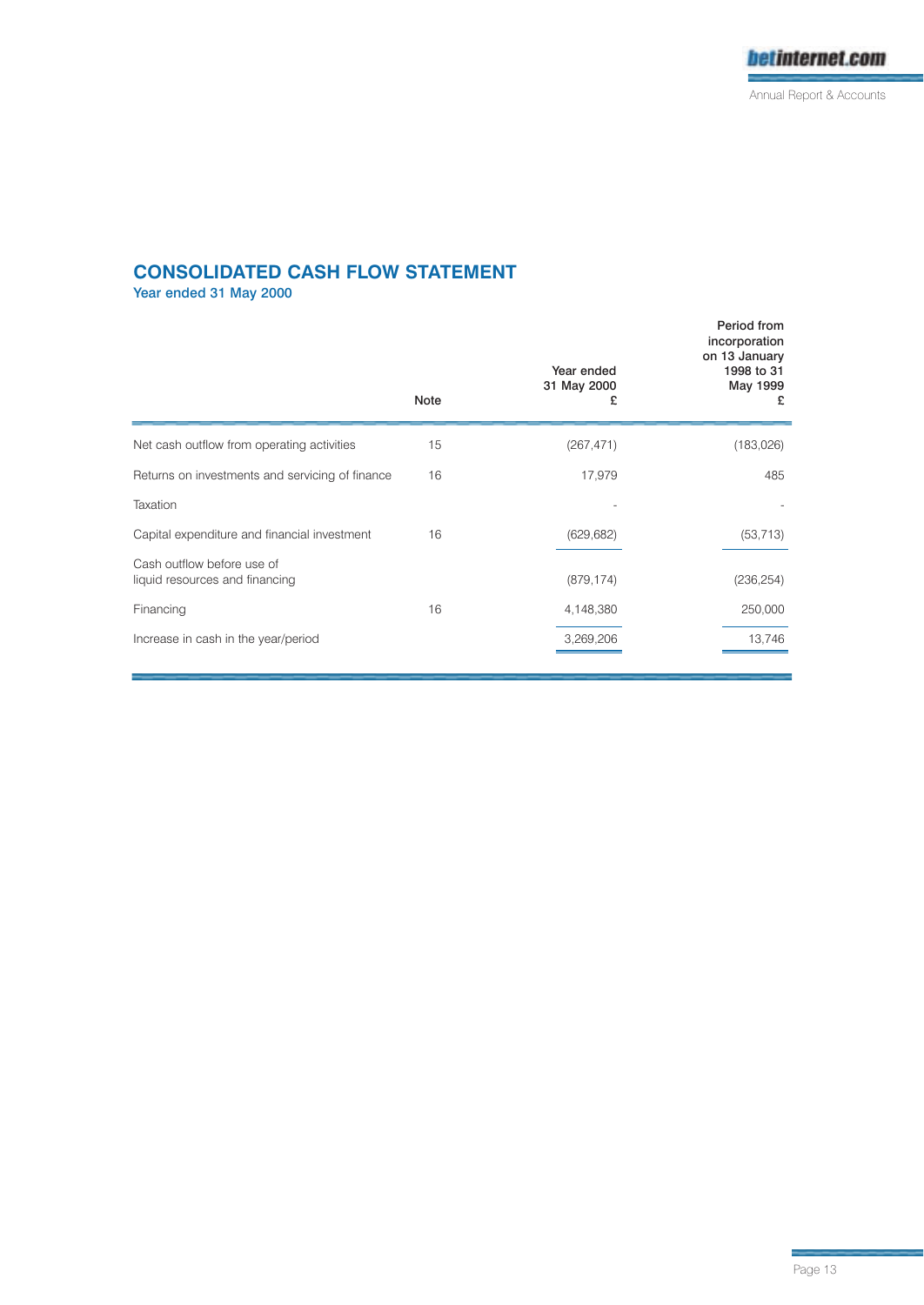#### Year ended 31 May 2000

#### **1. ACCOUNTING POLICIES**

In the absence of comparable accounting standards in the Isle of Man, the directors have chosen to apply United Kingdom Accounting Standards published by the United Kingdom's Accounting Standards Board in the preparation of the financial statements, provided that they are not inconsistent with the requirements of the Isle of Man Companies Acts 1931 to 1993.

The particular accounting policies adopted are described below.

#### Accounting convention

The financial statements are prepared under the historical cost convention.

#### Basis of consolidation

The consolidated financial statements incorporate the financial statements of the company and all of its subsidiaries.

#### Betting stakes and winnings

Stakes received from customers less voids are recognised as income at the point the event to which they relate has been completed. Winnings paid are reflected at the point the outcome of the event to which the bet relates becomes known. Any stakes received prior to the balance sheet date, where the event to which they relate occurs after the balance sheet date, are not recognised as income, but are reflected as deferred income in the balance sheet.

#### Foreign currency

Foreign currency balances are translated to Sterling at the rate of exchange ruling on the last business day in the group's financial period.

Foreign currency transactions are converted to Sterling at the rate of exchange ruling at the date of the transaction.

Profits and losses on foreign currency translations and conversions are included in the profit and loss account.

#### Operating leases

Operating lease rentals are charged to the profit and loss account in equal annual amounts over the lease term.

#### Bank interest

Bank interest income is recognised in the profit and loss account on a received basis and accordingly amounts are reflected in the balance sheet for interest receivable at the balance sheet date.

#### Tangible fixed assets

Depreciation is provided on cost in equal annual instalments over the estimated useful lives of the assets. The rates of depreciation are as follows:

| Computer equipment and computer software    | 50%       |
|---------------------------------------------|-----------|
| Fixtures and fittings, and office equipment | 25% - 50% |
| Long leasehold property                     | 2%        |

#### Intangible assets

Development costs are capitalised where, in the opinion of the directors, there is a benefit that will be derived from the expenditure incurred. Given the nature of such costs they are written off in equal annual instalments over a period not exceeding two years.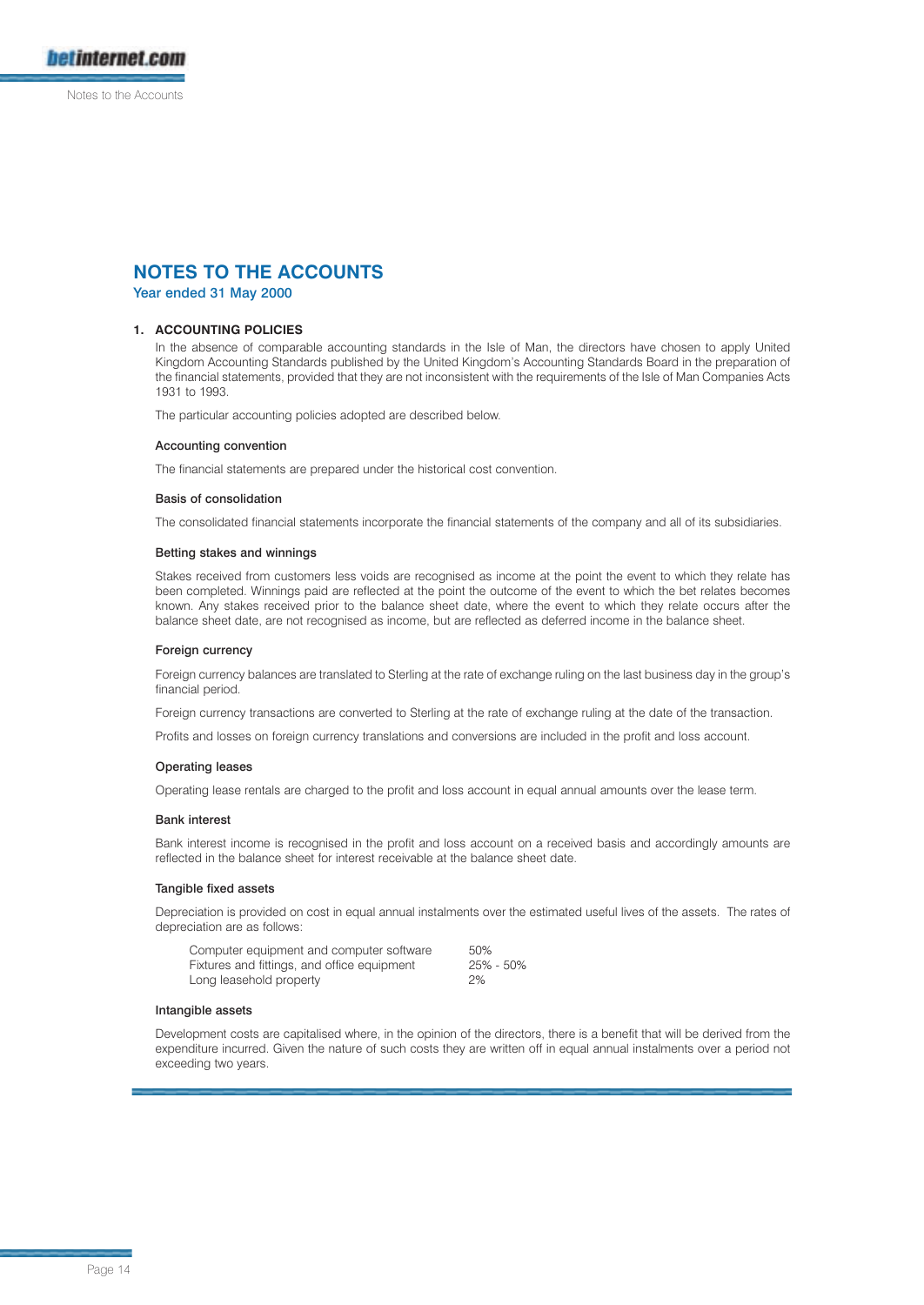#### Year ended 31 May 2000

#### 2. BETTING STAKES RECEIVED / BETTING DUTY PAID

Turnover represents the stakes received from customers less any void bets recorded. Betting duty is payable at the rate of 0.3% of gross stakes received, and is payable to Customs and Excise.

The company provides an international telephone and on-line Internet betting service from the Isle of Man. The directors are of the opinion that the markets to which its services are supplied do not differ substantially and accordingly may be treated as one.

#### 3. OPERATING LOSS

Operating loss is stated after charging:

|                                                                                                                                              | Year ended<br>31 May 2000<br>£       | Period from<br>incorporation<br>on 13 January<br>1998 to 31<br>May 1999<br>£ |
|----------------------------------------------------------------------------------------------------------------------------------------------|--------------------------------------|------------------------------------------------------------------------------|
| Depreciation on tangible fixed assets<br>Amortisation of intangible assets<br>Auditors' remuneration - audit fees<br>Directors' remuneration | 49.531<br>40,538<br>37,050<br>58,750 | 15,083<br>2,228<br>7,050<br>54,989                                           |
| Operating lease rentals<br>- other than plant and machinery                                                                                  | 17,232                               | 6,529                                                                        |

Directors' remuneration above excludes any employer national insurance costs borne by the group. Under the provisions of the Isle of Man Companies Acts 1931 to 1993 there are no requirements to disclose any additional information regarding staff costs, staff numbers, or information regarding the remuneration of directors.

Fees of £85,775, which have been written off against the share premium account (see note 12), were paid to the company's auditors in their capacity as Reporting Accountants in connection with the admission of the company's shares to the Alternative Investment Market of the London Stock Exchange.

#### 4. TAX ON LOSS ON ORDINARY ACTIVITIES

No provision for tax is required for either the current year, or the previous period, due to the level of losses incurred.

#### 5. LOSS PER SHARE

The basic earnings per share is calculated by dividing the losses attributable to ordinary shareholders by the weighted average number of ordinary shares during the period.

Movements in the issued share capital are disclosed in note 12. During the year ended 31 May 2000 there were two sub-divisions of share capital from £1 to 10p shares, and then to 1p ordinary shares. In order to provide a meaningful comparison the weighted average number of ordinary shares during both periods has been adjusted to reflect the position as though the shares in issue had been 1p ordinary shares.

Calculation of earnings per share is based on losses of £1,035,616 (period from incorporation on 13 January 1998 to 31 May 1999 : £303,682 loss) and the weighted average number of ordinary shares being the equivalent of 34,403,724 1p ordinary shares (period from incorporation on 13 January 1998 to 31 May 1999 : 17,956,406 1p ordinary shares equivalent).

Diluted earnings per share information has not been provided as the effect of any dilution would not result in diluted earnings per share being more than 5% different from the basic earnings per share.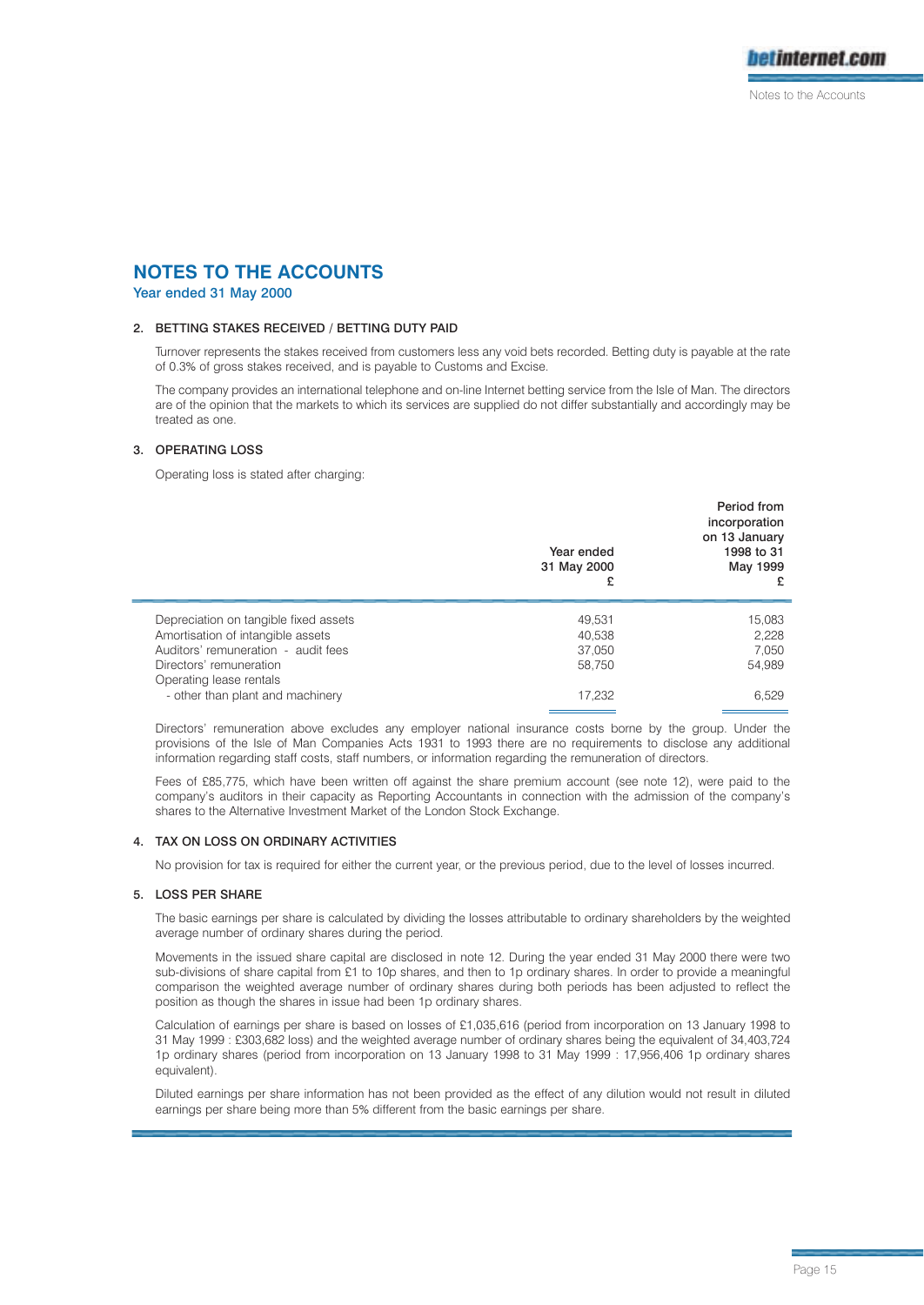Notes to the Accounts

### **NOTES TO THE ACCOUNTS**

Year ended 31 May 2000

#### 6. INTANGIBLE ASSETS

| Group                                                                               | Development costs<br>£     |  |
|-------------------------------------------------------------------------------------|----------------------------|--|
| Cost<br>At 1 June 1999<br><b>Additions</b>                                          | 6,685<br>293,109           |  |
| At 31 May 2000<br>Accumulated amortisation<br>At 1 June 1999<br>Charge for the year | 299,794<br>2,228<br>40,538 |  |
| At 31 May 2000                                                                      | 42,766                     |  |
| Net book value<br>At 31 May 2000                                                    | 257,028                    |  |
| At 31 May 1999                                                                      | 4,457                      |  |

Development costs capitalised relate to the cost of design and installation of the Internet betting system for use by the group. The directors are of the opinion that these costs should be amortised over a two-year period commencing in March 2000, which is when the Internet betting site became "live" and available for use by customers.

The remainder of development costs capitalised relate to the cost of a report commissioned on the subject of On-Line Internet Betting. The directors are of the opinion that this cost should be amortised over a two-year period, with the first charge to the profit and loss account being in the previous period.

| Company                  | Development costs<br>£ |  |
|--------------------------|------------------------|--|
| Cost                     |                        |  |
| At 1 June 1999           | 6,685                  |  |
| At 31 May 2000           | 6,685                  |  |
| Accumulated amortisation |                        |  |
| At 1 June 1999           | 2,228                  |  |
| Charge for the year      | 3,899                  |  |
| At 31 May 2000           | 6,127                  |  |
| Net book value           |                        |  |
| At 31 May 2000           | 558                    |  |
| At 31 May 1999           | 4,457                  |  |
|                          |                        |  |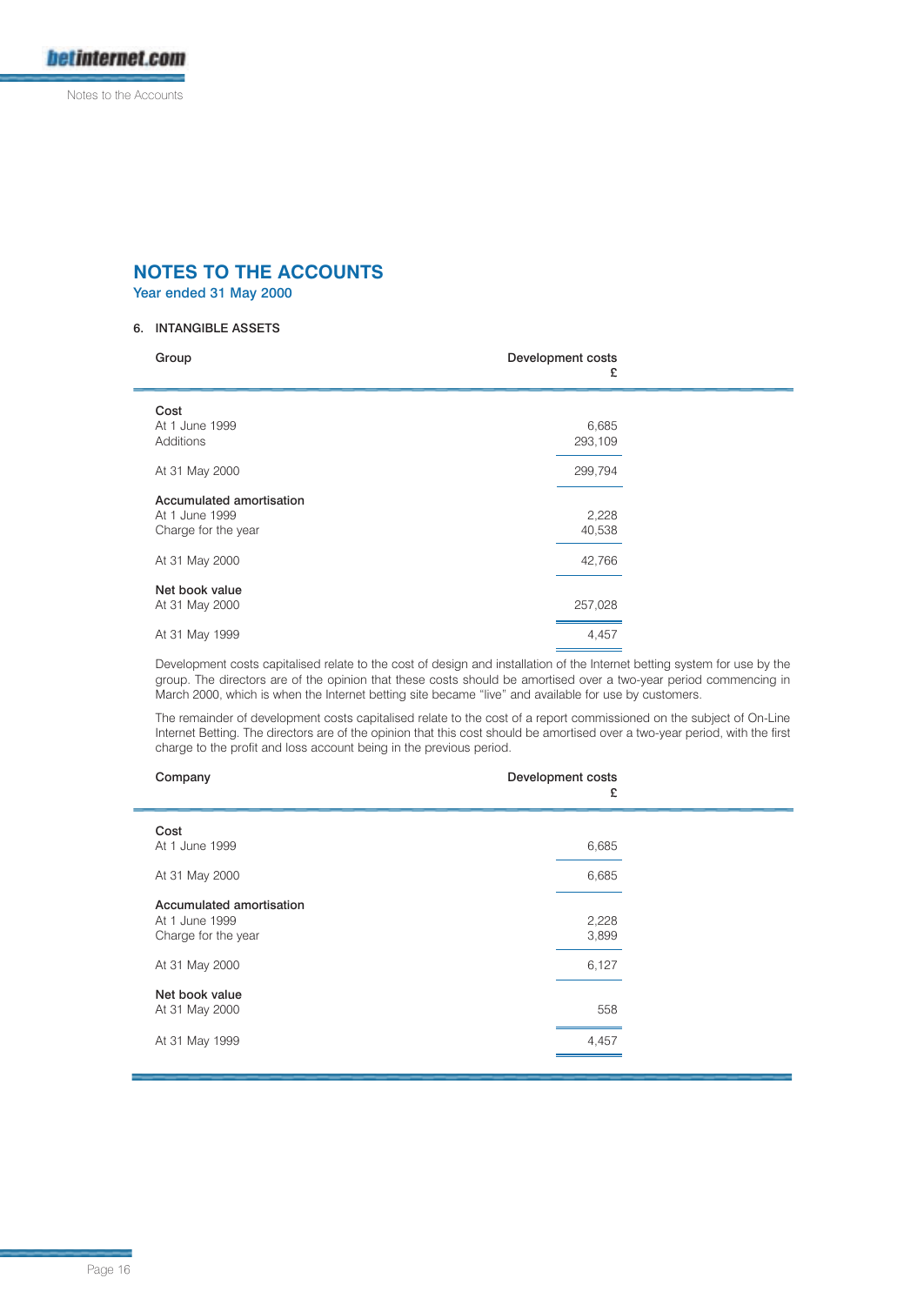

Year ended 31 May 2000

#### 7. TANGIBLE ASSETS

| Group                    | Computer<br>equipment<br>and<br>software<br>£ | Office<br>equipment<br>£ | <b>Fixtures</b><br>& Fittings<br>£ | Total<br>£ |
|--------------------------|-----------------------------------------------|--------------------------|------------------------------------|------------|
| Cost                     |                                               |                          |                                    |            |
| At 1 June 1999           | 43,471                                        | 1,521                    | 2,036                              | 47,028     |
| Additions                | 197,103                                       |                          | 19,188                             | 216,291    |
| At 31 May 2000           | 240,574                                       | 1,521                    | 21,224                             | 263,319    |
| Accumulated depreciation |                                               |                          |                                    |            |
| At 1 June 1999           | 14,494                                        | 252                      | 337                                | 15,083     |
| Charge for the year      | 46,686                                        | 380                      | 2,465                              | 49,531     |
| At 31 May 2000           | 61,180                                        | 632                      | 2,802                              | 64,614     |
| Net book value           |                                               |                          |                                    |            |
| At 31 May 2000           | 179,394                                       | 889                      | 18,422                             | 198,705    |
| At 31 May 1999           | 28,977                                        | 1,269                    | 1,699                              | 31,945     |
|                          |                                               |                          |                                    |            |

| Company                  | Computer<br>equipment<br>and<br>software<br>£ | Office<br>equipment<br>£ | <b>Fixtures</b><br>& Fittings<br>£ | Total<br>£ |
|--------------------------|-----------------------------------------------|--------------------------|------------------------------------|------------|
| Cost                     |                                               |                          |                                    |            |
| At 1 June 1999           | 43,471                                        | 1,521                    | 2,036                              | 47,028     |
| Additions                | 409                                           |                          | 5,449                              | 5,858      |
| At 31 May 2000           | 43,880                                        | 1,521                    | 7,485                              | 52,886     |
| Accumulated depreciation |                                               |                          |                                    |            |
| At 1 June 1999           | 14,494                                        | 252                      | 337                                | 15,083     |
| Charge for the year      | 22,099                                        | 380                      | 748                                | 23,227     |
| At 31 May 2000           | 36,593                                        | 632                      | 1,085                              | 38,310     |
| Net book value           |                                               |                          |                                    |            |
| At 31 May 2000           | 7,287                                         | 889                      | 6,400                              | 14,576     |
| At 31 May 1999           | 28,977                                        | 1,269                    | 1,699                              | 31,945     |
|                          |                                               |                          |                                    |            |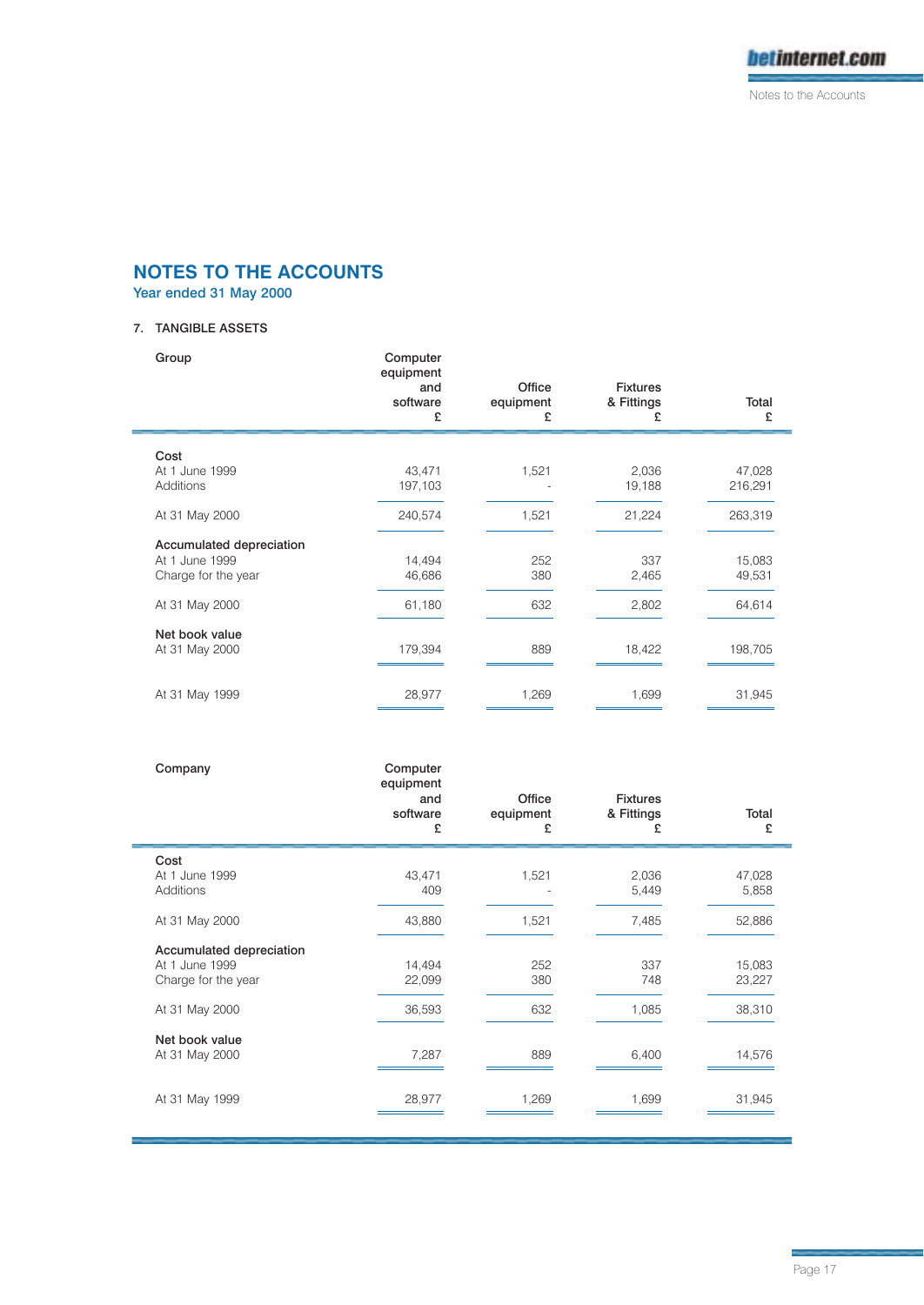Year ended 31 May 2000

#### 8. LONG LEASEHOLD PROPERTY

The long leasehold property is an apartment in Douglas, Isle of Man and is presently occupied by the chief operating officer of the group. As it was purchased in May 2000, no amount has been reflected for depreciation in the financial statements for the period to 31 May 2000. In future periods the long leasehold property will be depreciated in equal annual instalments over a 50-year period.

#### 9. INVESTMENTS

|                                         | No.         | Holding (%) | 31 May<br>2000 | 31 May<br>1999 |
|-----------------------------------------|-------------|-------------|----------------|----------------|
| Technical Facilities & Services Limited | 2 £1 shares | 100         |                |                |
| Downsview Limited                       | 2 £1 shares | 100         |                |                |
|                                         |             |             | 4              |                |
|                                         |             |             |                |                |

Both Technical Facilities & Services Limited and Downsview Limited only have one class of shares either authorised or issued. Accordingly betinternet.com plc holds control of 100% of the voting rights in each company, this being the same proportion as the number of shares held.

Technical Facilities & Services Limited is an Isle of Man incorporated company and its purpose is to provide Internet telephone and betting computer systems, to include software and hardware, to the group.

During the period to 31 May 2000 betinternet.com plc acquired the entire issued share capital of Downsview Limited, an Isle of Man incorporated company. The company holds the title deeds to a long leasehold property (see note 8).

Since 31 May 2000 Betinternet.com (Holdings) Limited, a Maltese company, has been established which is wholly owned by betinternet.com plc. It in turn holds the entire issued share capital of Betinternet.com (Malta) Limited, another Maltese company. Another Isle of Man subsidiary, Fettercairn Limited, has been set up recently. Fettercairn Limited has one wholly owned subsidiary, recently established in Hong Kong, called Fada International Limited.

The group holds no other investments (31 May 1999 : £nil).

#### 10. DEBTORS

|                                    | The Group           |                     |                     |                     |  | The Company |
|------------------------------------|---------------------|---------------------|---------------------|---------------------|--|-------------|
|                                    | 31 May<br>2000<br>£ | 31 May<br>1999<br>£ | 31 May<br>2000<br>£ | 31 May<br>1999<br>£ |  |             |
| Trade debtors                      | 42,547              | 13,273              | 42,547              | 13,273              |  |             |
| Amount due from group undertakings |                     |                     | 510,575             |                     |  |             |
| VAT recoverable                    | 66,213              |                     |                     |                     |  |             |
| Prepayments                        | 85,046              |                     | 85,046              |                     |  |             |
| Director's loan balance            |                     | 473                 |                     | 473                 |  |             |
| Deposits (see note 18)             | 10,000              |                     | 10,000              |                     |  |             |
|                                    | 203,806             | 13,746              | 648,168             | 13,746              |  |             |

The director's loan balance, due from V E Caldwell, was interest free and had no fixed repayment terms.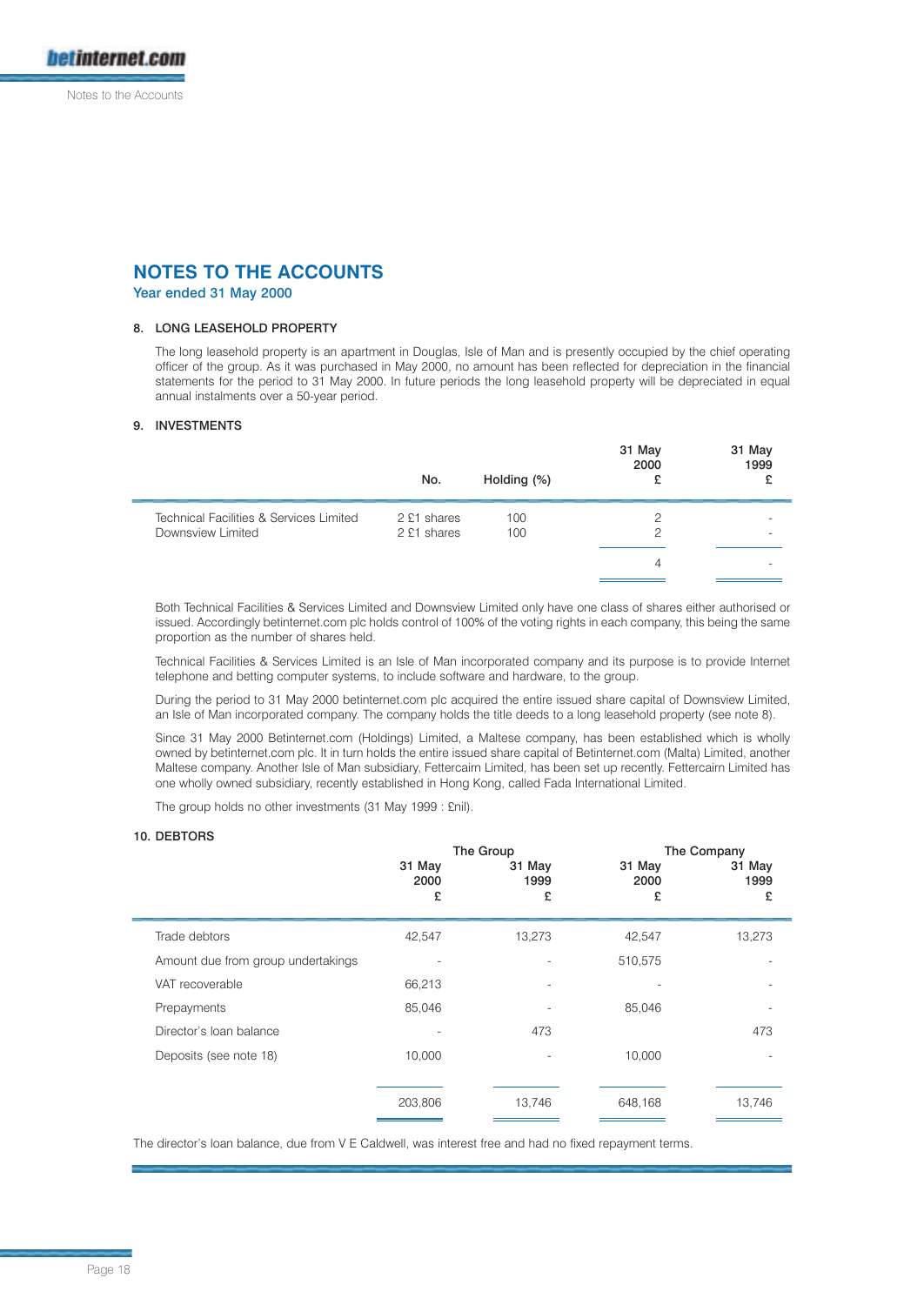Year ended 31 May 2000

#### 11. CREDITORS: AMOUNTS FALLING DUE WITHIN ONE YEAR

|                              | The Group           |                     |                     | The Company         |
|------------------------------|---------------------|---------------------|---------------------|---------------------|
|                              | 31 May<br>2000<br>£ | 31 May<br>1999<br>£ | 31 May<br>2000<br>£ | 31 May<br>1999<br>£ |
|                              |                     |                     |                     |                     |
| Bank overdrafts              | 127,716             |                     | 87,860              |                     |
| Trade creditors              | 544,157             | 103.834             | 544,157             | 103,834             |
| Deferred income              | 12,895              |                     | 12,895              |                     |
| Accruals and other creditors | 457,766             | 24,869              | 353,778             | 24,869              |
|                              | 1,142,534           | 128,703             | 998,690             | 128,703             |

The bank overdrafts are unsecured.

Included in accruals and other creditors for both the company and the group are amounts payable in respect of income tax and national insurance of £37,354 (31 May 1999 : £6,542) relating to the payroll, and betting duty payable of £1,912 (31 May 1999 : £485).

#### 12. SHARE CAPITAL AND SHARE PREMIUM

| At 31 May 1999                                                          | £         |  |
|-------------------------------------------------------------------------|-----------|--|
| Authorised, issued and fully paid<br>250,000 ordinary shares of £1 each | 250,000   |  |
| At 31 May 2000                                                          | £         |  |
| Authorised<br>120,000,000 ordinary shares of 1p each                    | 1,200,000 |  |
| Issued and fully paid<br>78,184,047 ordinary shares of 1p each          | 781,841   |  |

On incorporation the authorised share capital of the company was £2,000 divided into 2,000 £1 ordinary shares of which two shares were issued at par. On 4 June 1998 the authorised share capital of the company was increased to £250,000 by the creation of an additional 248,000 £1 ordinary shares with the additional shares all ranking pari passu with the existing £1 ordinary shares. On 4 June 1998 the issued share capital was increased to £250,000 by the issue of an additional 249,998 £1 ordinary shares for cash at par. The 250,000 authorised £1 ordinary share was increased to 500,000 authorised £1 ordinary shares on 10 August 1999 and then to 1,000,000 £1 ordinary shares on 29 November 1999. All of the new shares ranked pari passu with the existing shares.

A subdivision was approved on 30 November 1999 converting the 1,000,000 £1 ordinary shares to 10,000,000 10p ordinary shares. On 24 September 1999 58,594 £1 ordinary shares were allotted for a cash price of £6.40 per share. On 15 December 1999 a further 154,302 ordinary shares of 10p each were allotted for cash at £1.6204 per share. On 31 January 2000 a further 216,007 ordinary 10p shares were allotted for cash at a price of £4.6293 per share.

The authorised share capital of the company was increased to £1,200,000 on 28 April 2000 represented by 12,000,000 10p ordinary shares, which were sub-divided into 120,000,000 1p ordinary shares on the same date.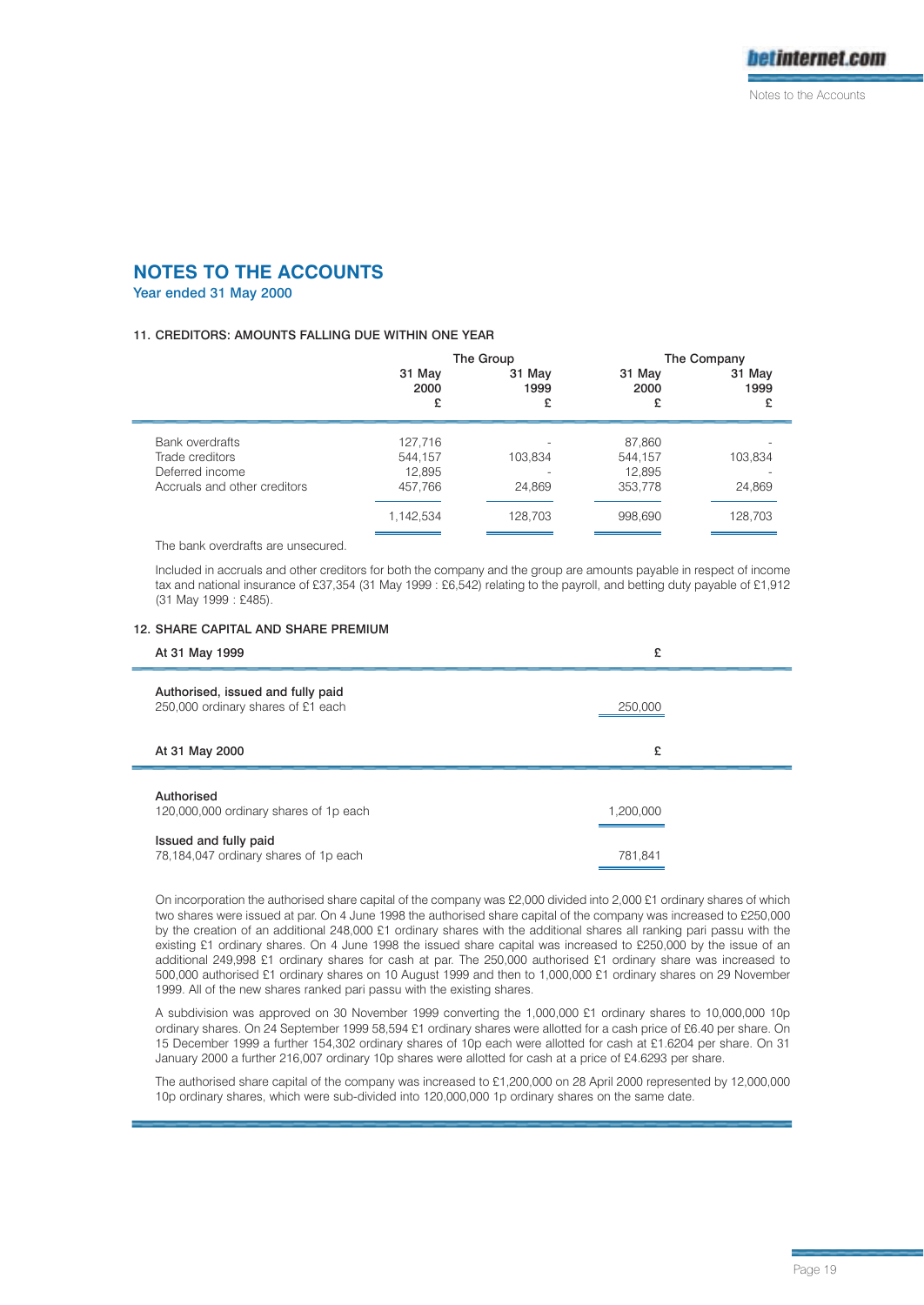#### Year ended 31 May 2000

#### 12. SHARE CAPITAL / SHARE PREMIUM (CONT.)

Movements in the issued share capital and share premium account during the year ended 31 May 2000 are as follows:

|                                                                                                      | Date              | No.        | Share<br>capital<br>£ | Share<br>premium<br>£ |
|------------------------------------------------------------------------------------------------------|-------------------|------------|-----------------------|-----------------------|
| At 1 June 1999 - £1 ordinary shares                                                                  |                   | 250,000    | 250,000               |                       |
| Issue of shares                                                                                      | 24 September 1999 | 58,594     | 58,594                | 316,408               |
| Sub-division from £1<br>to 10p ordinary shares                                                       | 30 November 1999  | 2,777,346  |                       |                       |
| Issue of shares                                                                                      | 15 December 1999  | 154,302    | 15,430                | 234,606               |
| Issue of shares                                                                                      | 31 January 2000   | 216,007    | 21,601                | 978,361               |
| Sub-division from 10p<br>to 1p ordinary shares<br>One for one bonus issue                            | 28 April 2000     | 31,106,241 |                       |                       |
| using the share premium account                                                                      | 28 April 2000     | 34,562,490 | 345,625               | (345, 625)            |
| Exercise of share options                                                                            | 28 April 2000     | 2,392,400  | 23,924                | 6,528                 |
| Issue of shares on admission to<br>the Alternative Investment Market<br>of the London Stock Exchange | 9 May 2000        | 6,666,667  | 66,667                | 2,933,333             |
| Flotation expenses written off<br>against the share premium account                                  | 9 May 2000        |            |                       | (507, 072)            |
| At 31 May 2000 $-$ 1p ordinary shares                                                                |                   | 78,184,047 | 781,841               | 3,616,539             |

Options over ordinary shares in the company had been granted over the period commencing 4 June 1998 to 31 May 2000. Options granted over the period, after accounting for share sub divisions and bonus issues are equivalent to 5,554,000 ordinary 1p shares. Of these 2,392,400 have been exercised during the year ended 31 May 2000 at an average exercise price of 1.27p per share. This included the exercise of options by a brother of the chairman over 1 million 1p ordinary shares at a price of 1p per share.

The remaining 3,161,600 share options have an exercise price ranging from 1p to 23.1465p, and all are exercisable during the period of 10 years from the respective date of granting of the option. Options held by the directors of the company are disclosed in the directors' report.

Options over further shares will be offered pursuant to the company's 2000 Share Option Plan and 2000 USA Share Option Plan. The number of shares and the exercise price is as yet to be determined.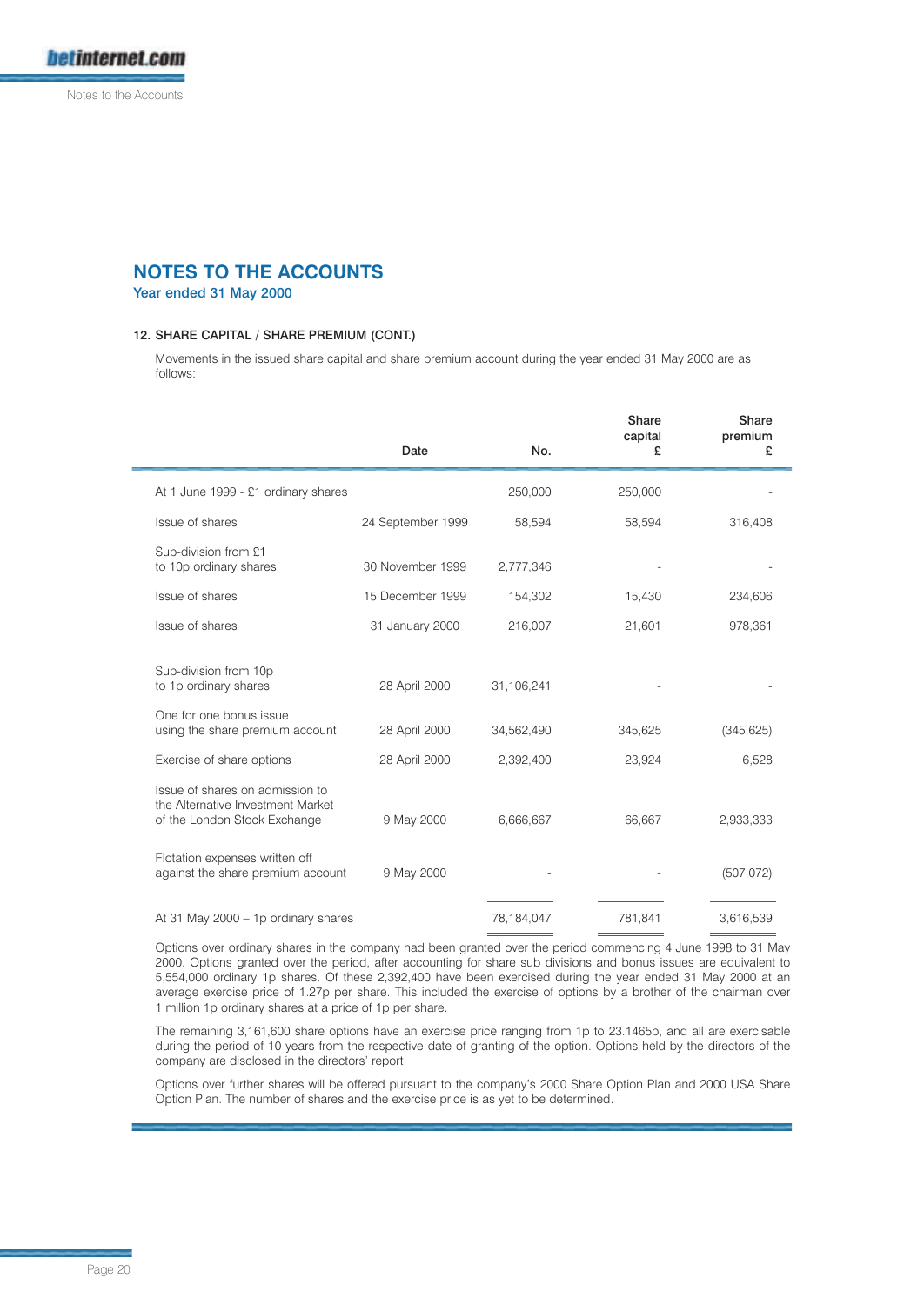

Year ended 31 May 2000

#### 13. RESERVES

| Group                                              | Share<br>Premium<br>£ | Profit and loss<br>account<br>£        | Total<br>£  |
|----------------------------------------------------|-----------------------|----------------------------------------|-------------|
| At 1 June 1999                                     |                       | (303, 682)                             | (303, 682)  |
| Movement on share premium account<br>(See note 12) | 3,616,539             |                                        | 3,616,539   |
| Retained loss for the year                         |                       | (1,035,616)                            | (1,035,616) |
| At 31 May 2000                                     | 3,616,539             | (1,339,298)                            | 2,277,241   |
|                                                    |                       |                                        |             |
| Company                                            | Share<br>Premium<br>£ | <b>Profit and loss</b><br>account<br>£ | Total<br>£  |
| At 1 June 2000                                     |                       | (303, 682)                             | (303, 682)  |
| Movement on share premium account<br>(See note 12) | 3,616,539             |                                        | 3,616,539   |
| Retained loss for the year                         |                       | (1,008,287)                            | (1,008,287) |

#### 14. RECONCILIATION OF MOVEMENTS IN CONSOLIDATED SHAREHOLDERS' FUNDS

|                                                                                                | Year ended<br>31 May 2000<br>£ | Period from<br>incorporation<br>on 13 January<br>1998 to 31<br>May 1999<br>£ |
|------------------------------------------------------------------------------------------------|--------------------------------|------------------------------------------------------------------------------|
| Loss for the financial year/period                                                             | (1,035,616)                    | (303, 682)                                                                   |
| Issue of shares (see note 12)<br>Increase in issued share capital<br>and share premium account | 4,148,380                      | 250,000                                                                      |
| Net increase/(decrease) in<br>shareholders' funds                                              | 3,112,764                      | (53,682)                                                                     |
| Opening shareholders' funds/(deficit)                                                          | (53, 682)                      |                                                                              |
| Closing shareholders' funds/(deficit)                                                          | 3,059,082                      | (53,682)                                                                     |
|                                                                                                |                                |                                                                              |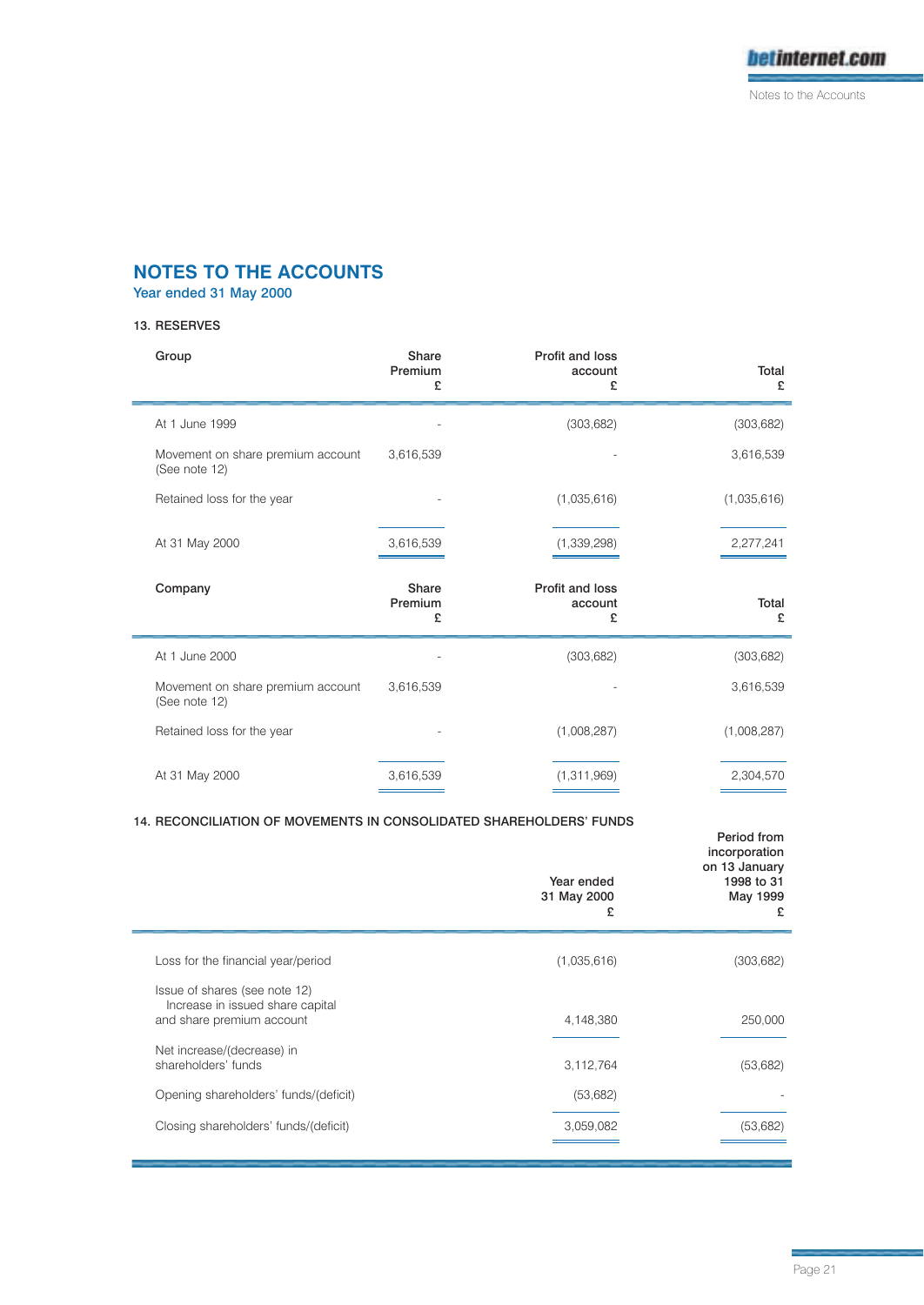Notes to the Accounts

### **NOTES TO THE ACCOUNTS**

Year ended 31 May 2000

#### 15. RECONCILIATION OF OPERATING LOSS TO NET CASH OUTFLOW FROM OPERATING ACTIVITIES

|                                            | Year ended<br>31 May 2000<br>£ | Period from<br>incorporation<br>on 13 January<br>1998 to 31<br>May 1999<br>£ |
|--------------------------------------------|--------------------------------|------------------------------------------------------------------------------|
|                                            |                                |                                                                              |
| Operating loss                             | (1,053,595)                    | (304, 167)                                                                   |
| Depreciation and amortisation charges      | 90,069                         | 17,311                                                                       |
| Increase in debtors                        | (190,060)                      | (24, 873)                                                                    |
| Increase in creditors                      | 886,115                        | 128,703                                                                      |
| Net cash outflow from operating activities | (267, 471)                     | (183, 026)                                                                   |

#### 16. ANALYSIS OF CASH FLOWS FOR HEADINGS NETTED IN THE CASH FLOW STATEMENT

|                                                                                | Year ended<br>31 May 2000<br>£ | Period from<br>incorporation<br>on 13 January<br>1998 to 31<br>May 1999<br>£ |
|--------------------------------------------------------------------------------|--------------------------------|------------------------------------------------------------------------------|
| Returns on investments and servicing of finance                                |                                |                                                                              |
| Interest receivable and similar income                                         | 27,303                         | 6,219                                                                        |
| Interest payable and similar charges                                           | (9,324)                        | (5,734)                                                                      |
|                                                                                | 17,979                         | 485                                                                          |
| Capital expenditure and financial investment                                   |                                |                                                                              |
| Payments to acquire tangible fixed assets<br>including long leasehold property | 336,573                        | 47,028                                                                       |
| Payments on development expenditure                                            | 293,109                        | 6,685                                                                        |
|                                                                                | 629,682                        | 53,713                                                                       |
| Financing                                                                      |                                |                                                                              |
| Issue of shares, including share premium (see note 12)                         | 4,148,380                      | 250,000                                                                      |
|                                                                                |                                |                                                                              |

 $\overline{a}$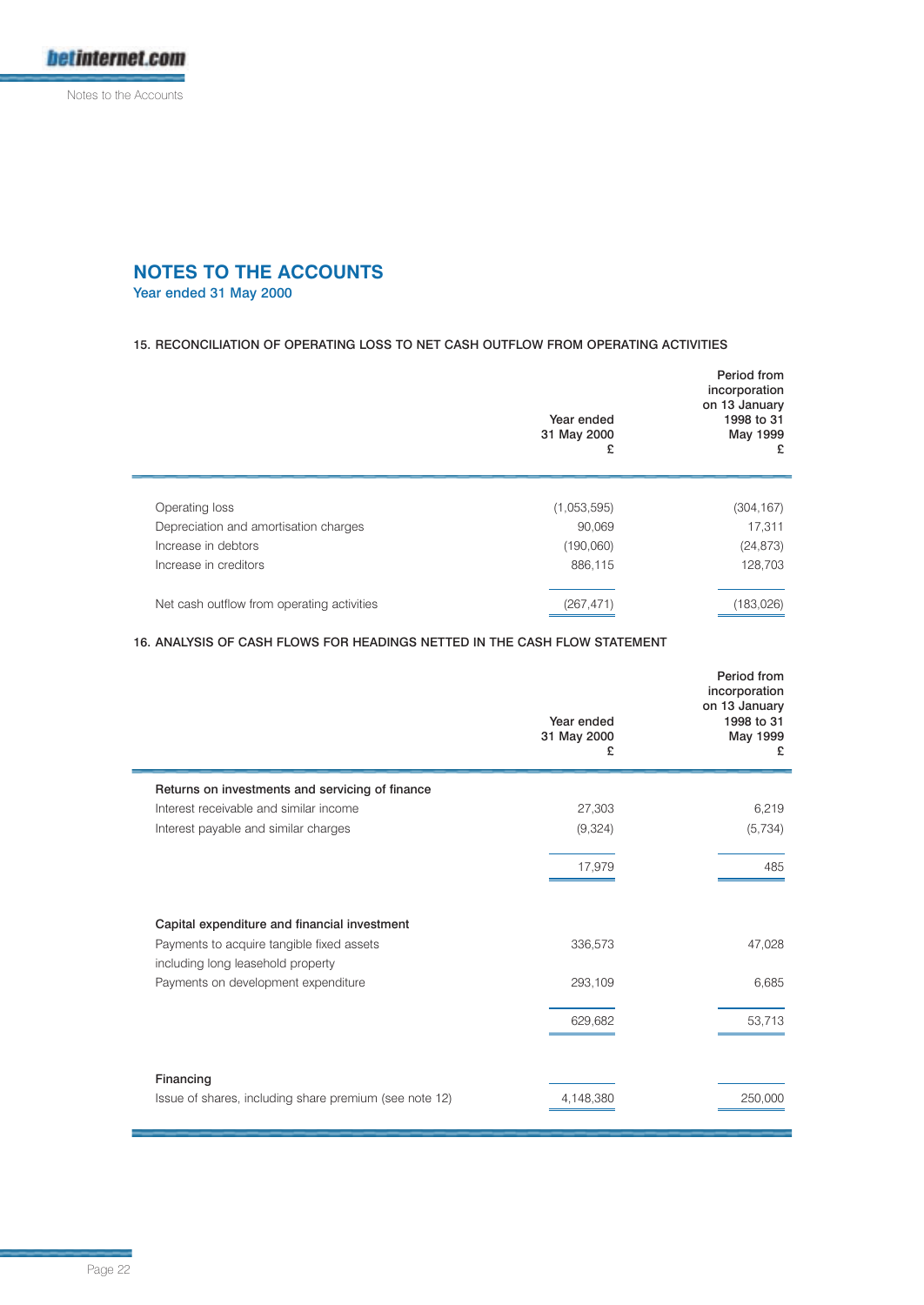Year ended 31 May 2000

#### 17. CONTINGENT LIABILITIES

By the nature of the business, a stake can be received from a customer in respect of some event happening in the future, and hence the level of any actual liability to the group cannot be assessed until after that event has occurred, although the maximum potential liability can be determined. As at the balance sheet date there were £12,895 (31 May 1999 : nil) of such stakes that had been received where the event to which they related was after the balance sheet date. Accordingly £12,895 (31 May 1999 : nil) has been reflected as deferred income in the balance sheet (see note 11).

#### 18. CAPITAL COMMITMENTS

As at 31 May 1999 and 31 May 2000 the group had no capital commitments, although the group had paid a £10,000 deposit in respect of a long leasehold apartment which is presently being built and which should be ready for occupation in early 2001. The total cost of the apartment is anticipated to be £110,000.

#### 19. RELATED PARTY TRANSACTIONS

In the year to 31 May 2000 an amount totalling £168,936 has either been paid by the group or reflected as payable at 31 May 2000 to a single supplier. A director of betinternet.com plc is a 50% shareholder of that supplier.

In respect of the flotation of the company £72,173 was paid to the company's solicitors, Binchys. One of the partners and a consultant of that firm are respectively a sister and brother of the Chairman of betinternet.com plc.

Additionally an amount of £35,000 was paid directly to a brother of the Chairman for services provided to the company in connection with strategic advice provided to the company.

#### 20. EVENTS OCCURRING AFTER THE BALANCE SHEET DATE

On 2 October 2000 the company announced it had formed Euro Off-Track Limited Partnership ("Euro Off-Track"), a 50- 50 partnership with Greyhound Channel, Inc. ("GCI") of America to enable, for the first time, non-United States customers to bet directly into US Totes through the provision of live broadcasts of US greyhound and thoroughbred horse racing from more than 30 tracks. It is anticipated that the service will be available from the end of this year.

Further details regarding this arrangement are disclosed in the Directors' Report on page 4.

#### 21. OPERATING LEASE COMMITMENTS

At 31 May 2000 the group was committed to making the following payments during the next year in respect of operating leases, all of which relate to land and buildings:

|                      | 31 May<br>2000<br>£ | 31 May<br>1999<br>£ |
|----------------------|---------------------|---------------------|
| Leases which expire: |                     |                     |
| After 5 years        | 53,586              | 5,300               |
|                      | 53,586              | 5,300               |

### 22. PENSION ARRANGEMENTS

The group does not operate any pension scheme for any of its directors or employees. Where payments are made to certain directors to contribute to their own personal pension arrangements then such amounts are included within directors remuneration as disclosed in note 3.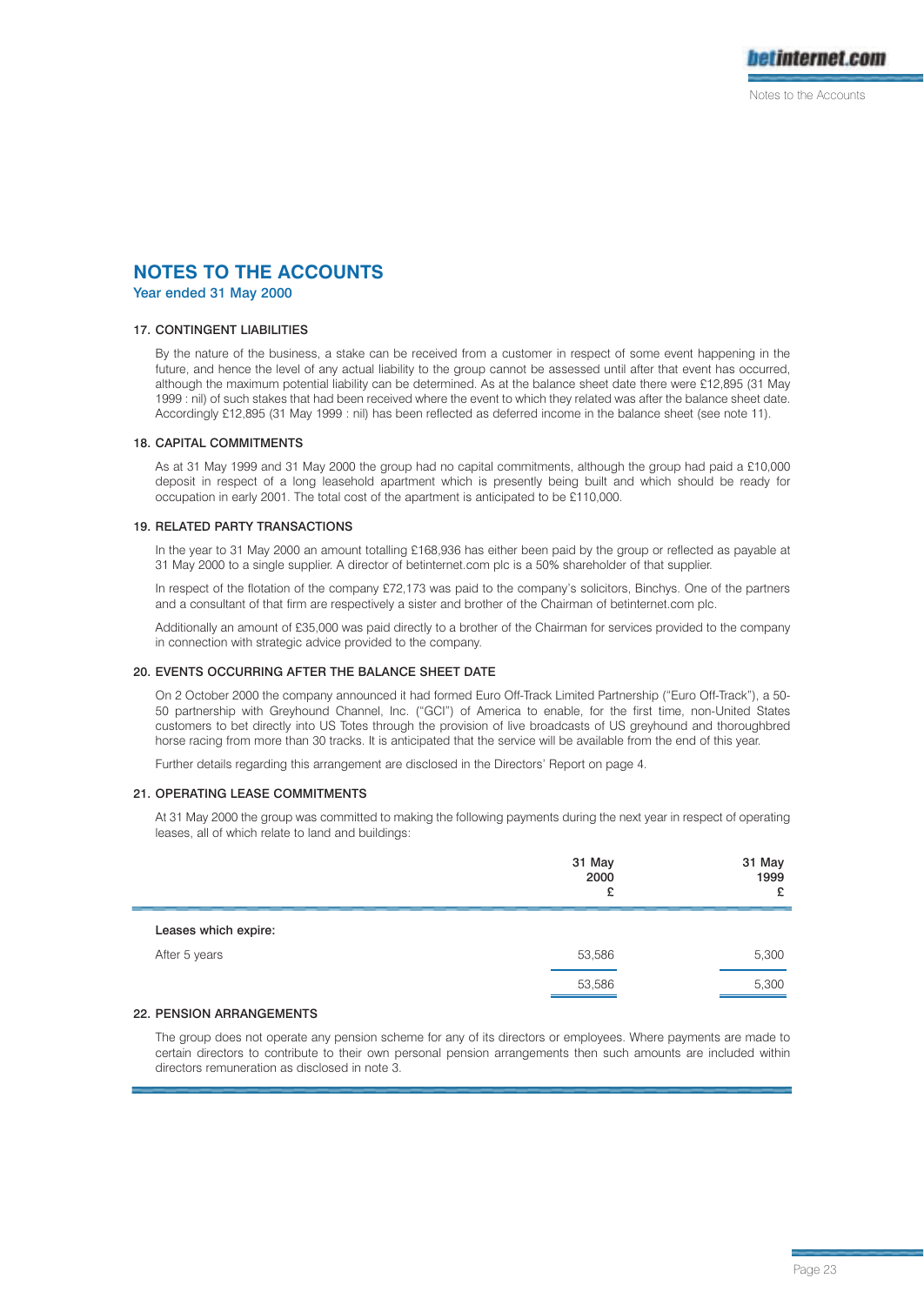

Annual Report & Accounts

### **NOTES TO THE ACCOUNTS**

Year ended 31 May 2000

#### 23. CONTROLLING PARTY AND ULTIMATE CONTROLLING PARTY

On 9 May 2000 the shares in the company were admitted to trading on the Alternative Investment Market of the London Stock Exchange. At 31 May 2000 V E Caldwell was the largest single shareholder of the company with a holding of 20.00%, including those shares held beneficially by his wife, and as such it is deemed that there is no single ultimate controlling party.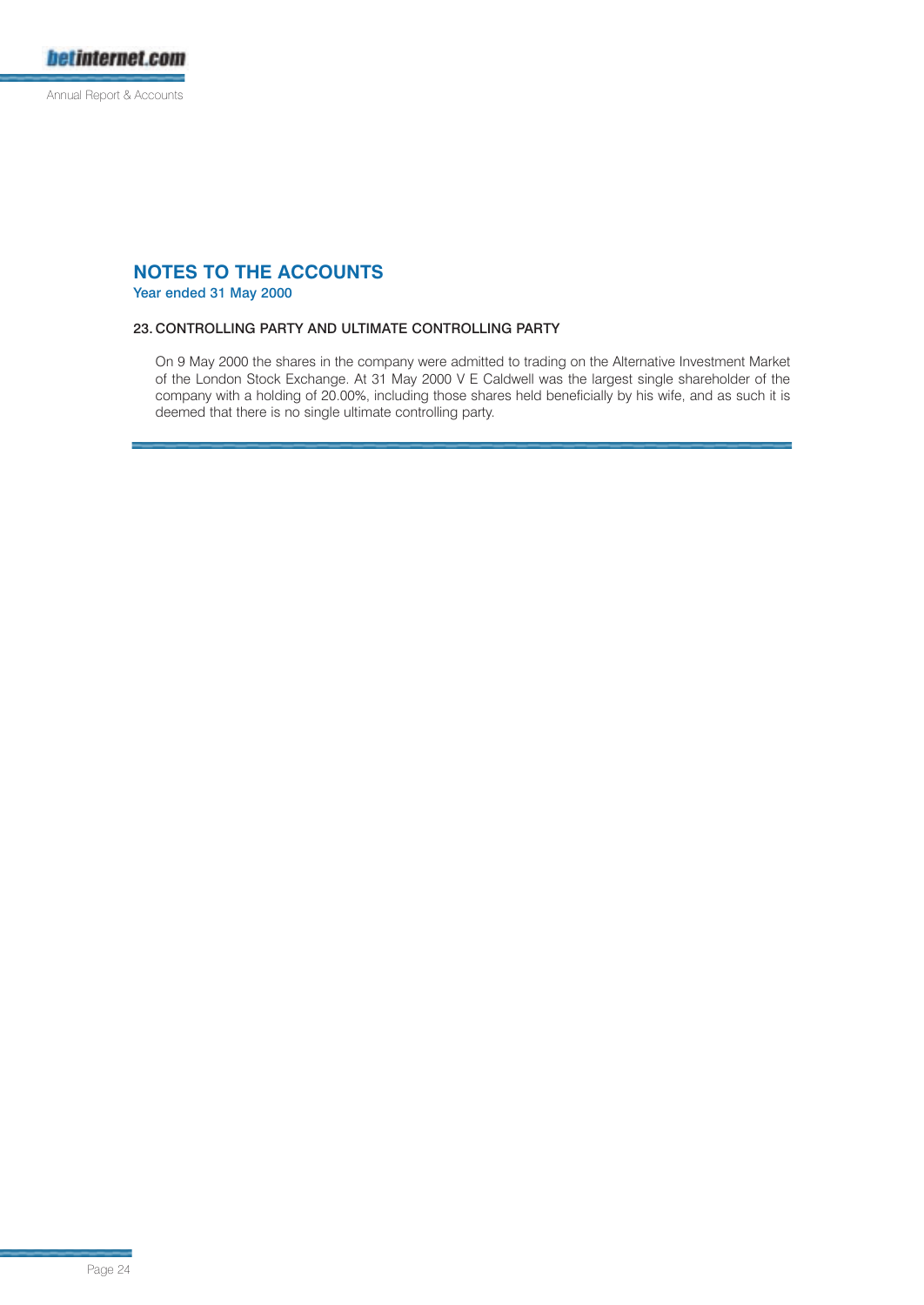### **NOTICE OF ANNUAL GENERAL MEETING**

NOTICE IS HEREBY GIVEN that the Annual General Meeting of the above named Company will be held at The Walberry Suite, Sefton Hotel, Douglas, Isle of Man, on 28th November, 2000 at 12.00 noon for the purpose of transacting the following business:

### **ORDINARY BUSINESS**

- 1. To receive and consider the Directors' Report and the Accounts of the Company for the year ended 31 May, 2000 and the Auditors' report to the members.
- 2. To re-elect as a director Mr. Vincent Caldwell who retires by rotation and, being eligible, offers himself for re-election in accordance with the Company's Articles of Association.
- 3. To elect as a director Mr. Patrick Flanagan who was appointed during the year and offers himself for election in accordance with the Company's Articles of Association.
- 4. To elect as a director Mr. Sean Graham who was appointed during the year and offers himself for election in accordance with the Company's Articles of Association.
- 5. To authorise the Directors to fix the remuneration of the Company's auditors for the year ended 31 May, 2001.

### **SPECIAL BUSINESS**

To consider and, if thought fit, to pass the following resolutions:

#### As a Special Resolution

6. The directors of the Company be and they are hereby generally and unconditionally authorised in accordance with Article 6(A) of the Articles of Association of the Company (the Articles) to exercise all the powers of the Company to allot, grant options over, offer or otherwise deal with or dispose of any relevant securities of the Company (as defined in Article 6(G) of the Articles) up to an amount equal to but not exceeding the authorised but unissued share capital of the Company for the time being, provided that this authority shall expire at the conclusion of the next Annual General Meeting of the Company after the date of passing of this resolution unless renewed, varied or revoked by the Company in General Meeting. The Directors shall be entitled under such authority or under any renewal thereof to make at any time prior to the expiry of such authority an offer or agreement which would or might require relevant securities to be allotted, granted options over, offered or otherwise dealt with after such expiry and the Directors may allot, grant options over, offer or otherwise deal with relevant securities pursuant to such offer or agreement as if the authority conferred hereby had not expired;